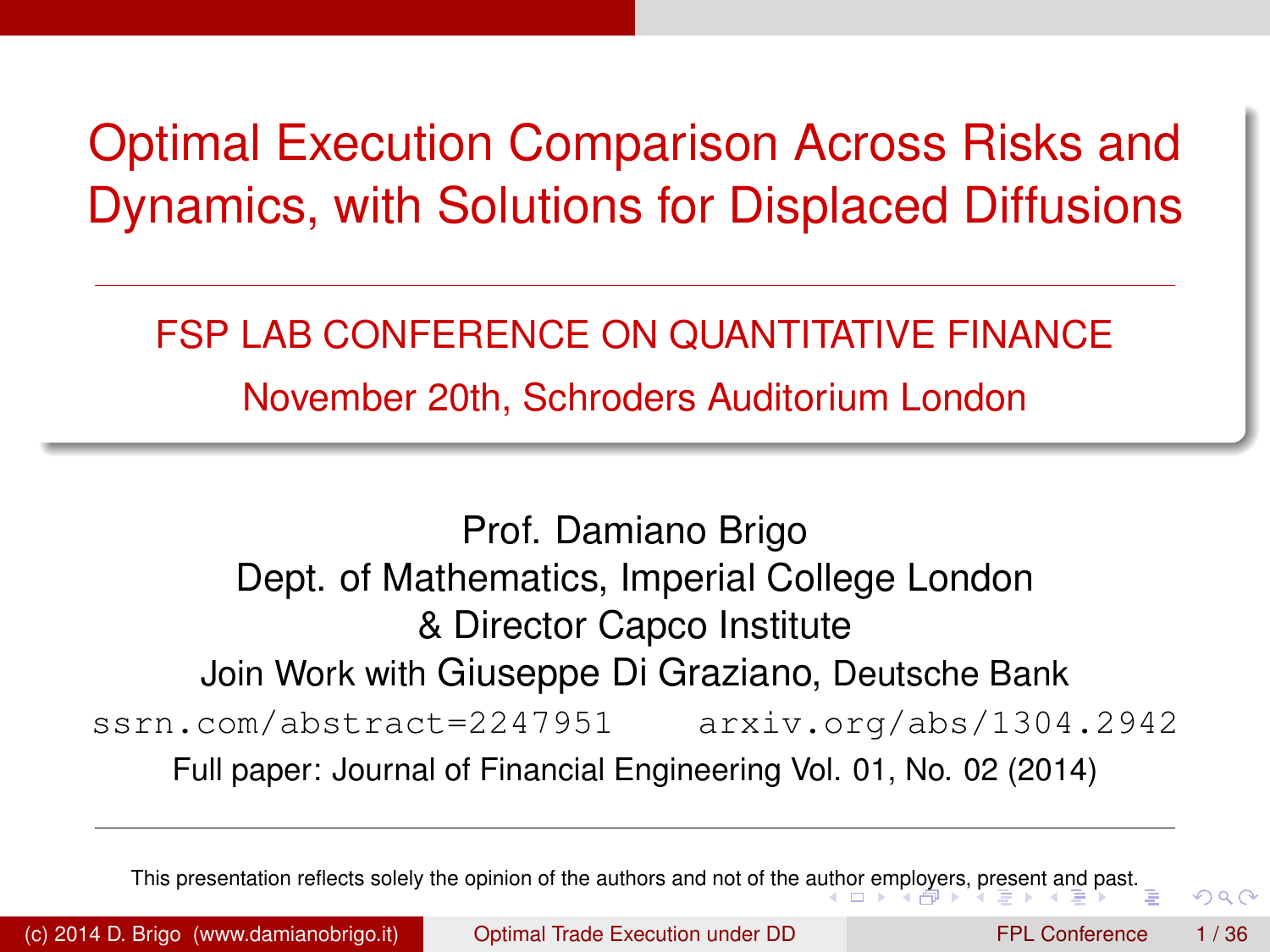# Agenda I

[The trade execution problem under different dynamics](#page-2-0)

- [Context and earlier results for ABM / GBM](#page-2-0)
- [DD dynamics for the unaffected stock](#page-10-0) *S*
- [The trade execution problem](#page-12-0)
- **•** [Risk Functions](#page-12-0)



2 [Solution of the trade execution problem for a displaced diffusion](#page-17-0)

- [Adapting Gatheral and Schied's theorem to DD](#page-17-0)
- **[SAE risk criterion](#page-23-0)**



3 [Comparing different Dynamics and Risk Criteria](#page-25-0) • [Numerical examples](#page-27-0)

## [Conclusions](#page-32-0)

<span id="page-1-0"></span> $\Omega$ 

ヨメ イヨメ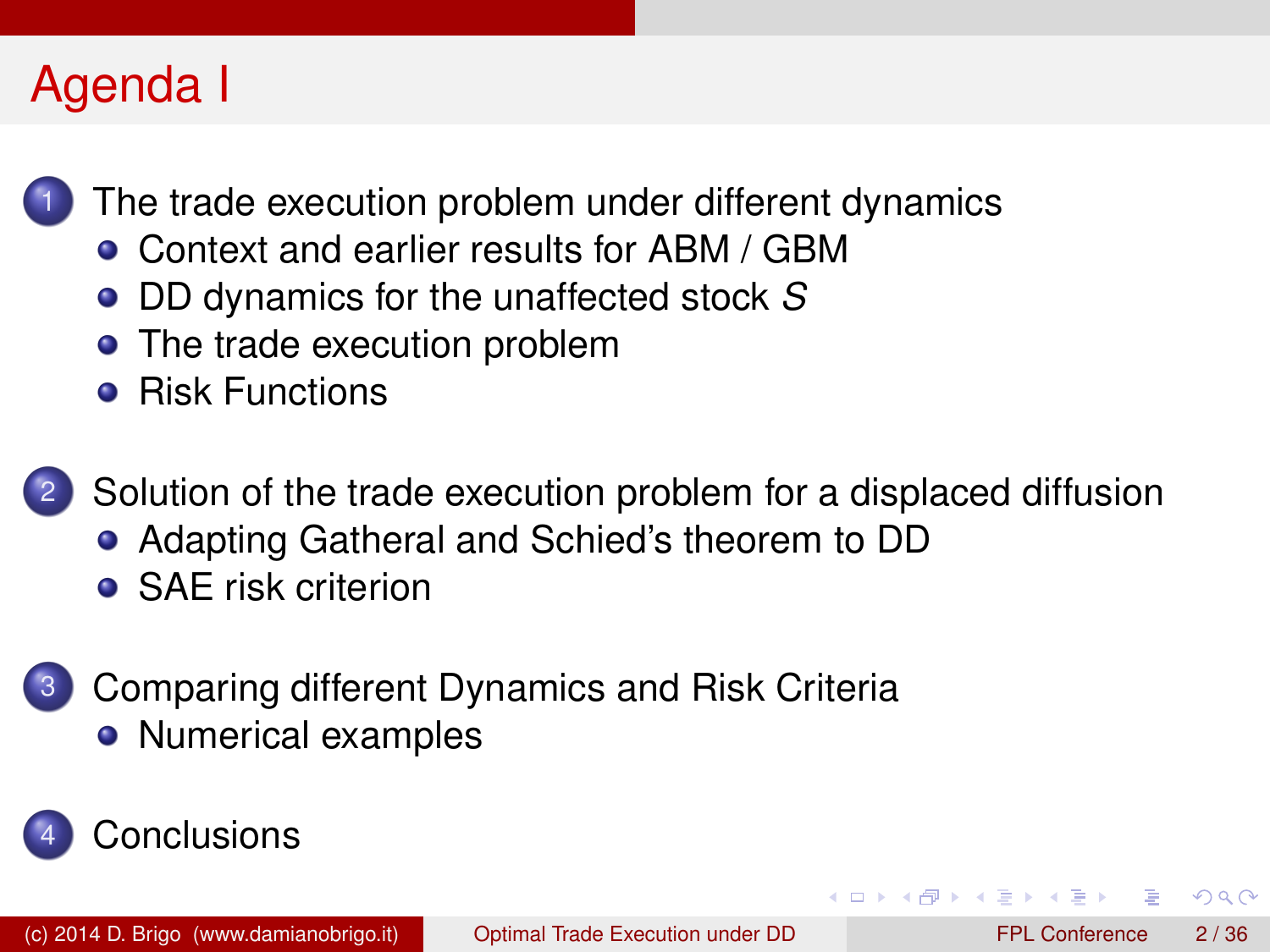#### Optimal Trade Execution: Context

#### **Partition a large trade into smaller trades so as to minimize the effect of market impact.**

<span id="page-2-0"></span>Eg: Sell X shares by the time *T* by minimizing cost and risk in the execution. Costs are defined in terms of instantaneous market impact and permanent market impact. Risk may be defined in different ways.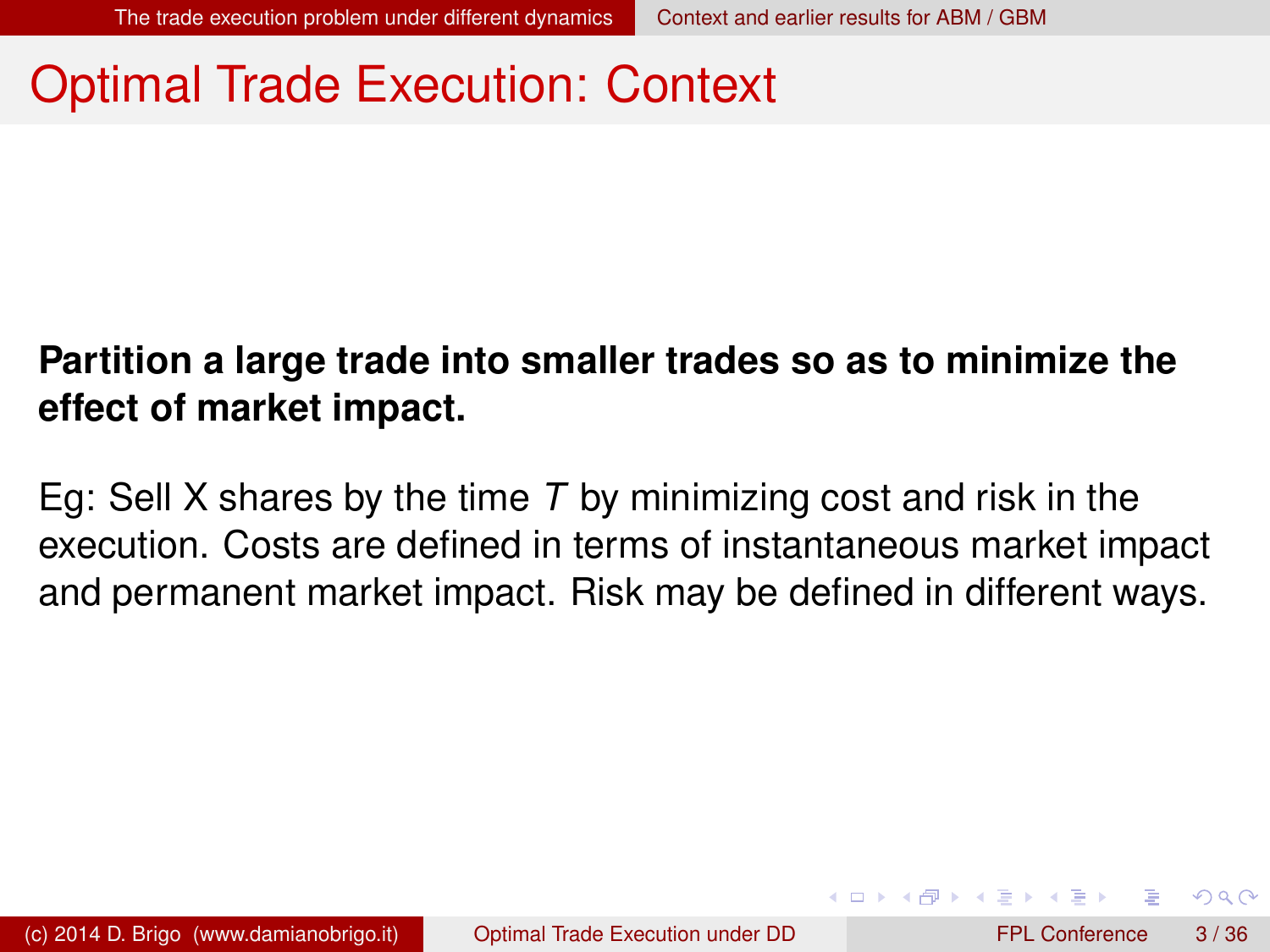An Example: Selling 1 million shares, with initial price 100 each, over 1 day, miniminzing cost and risk

<span id="page-3-0"></span>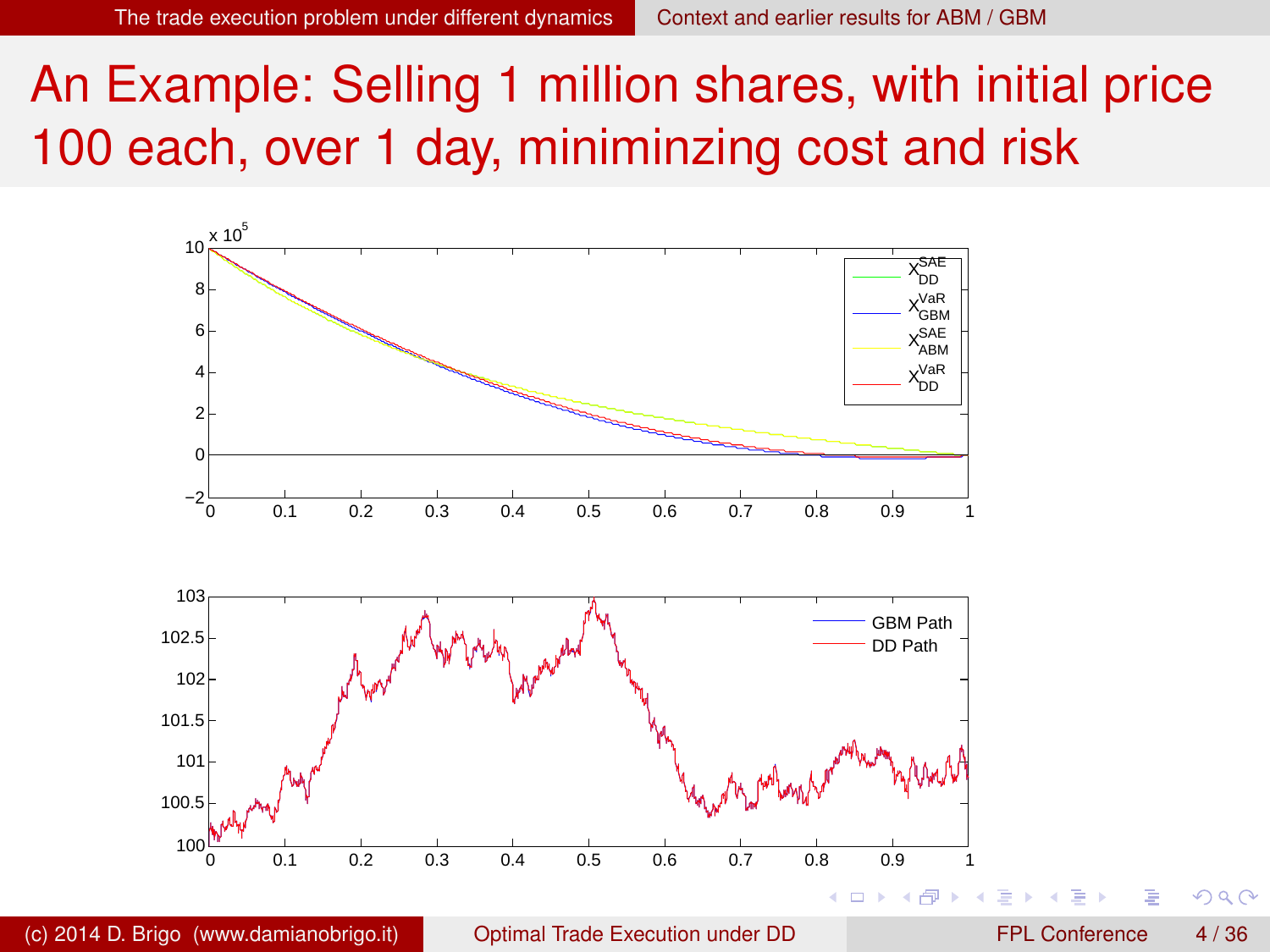## Optimal Trade Execution: Context I

We are aware that this problem should be addressed with intensive data analysis to detect the empirical features about market impact and asset dynamics first.

However in this talk we rather turn to the search for an exact mathematical solution to the problem.

This will only hold under very simple assumptions on dynamics and criteria but may help us in understanding the contributions of different factors in a simplified setting.

<span id="page-4-0"></span> $\Omega$ 

4 0 8 4 4 9 8 4 9 8 4 9 8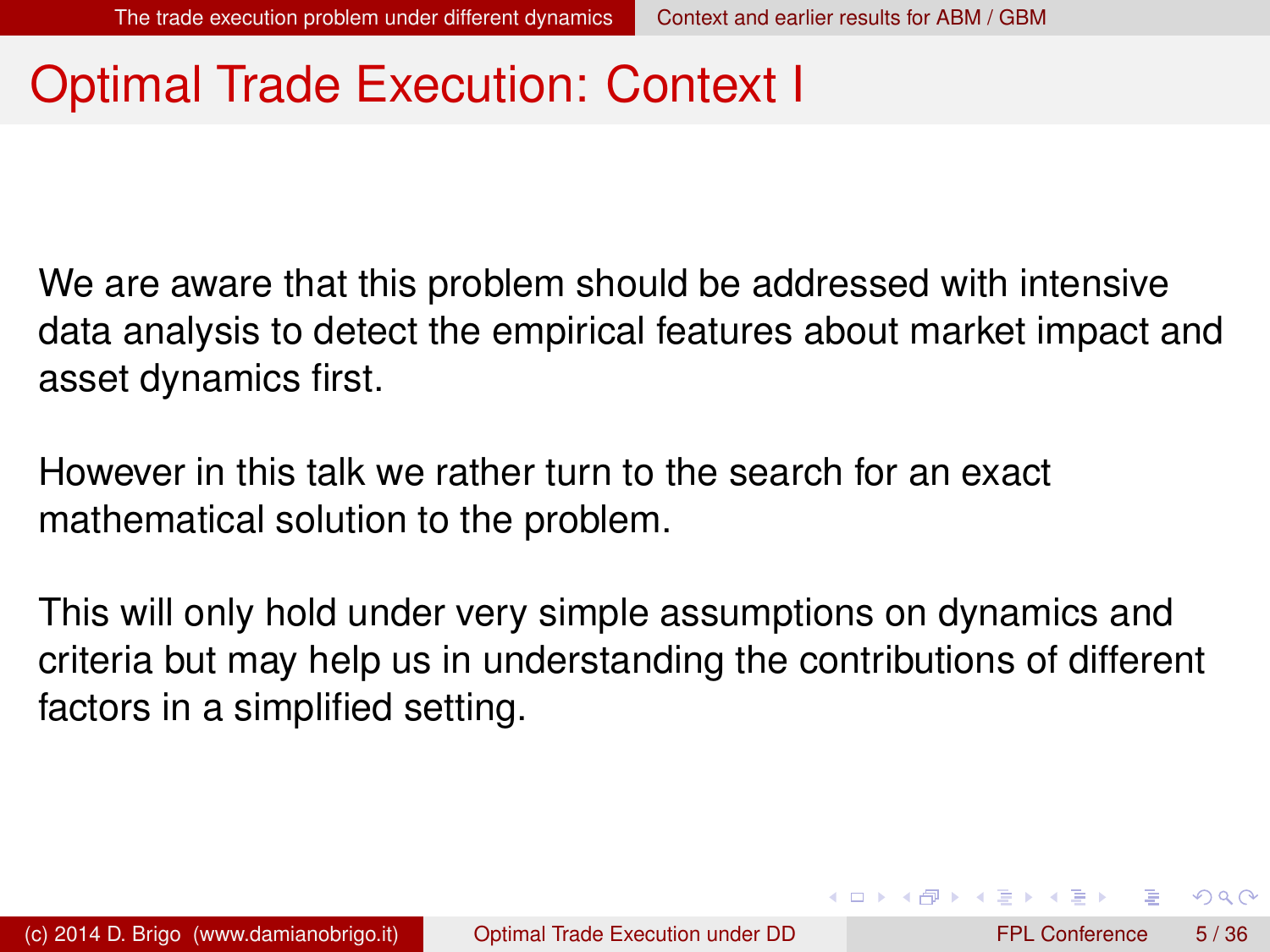## Optimal Trade Execution: Context II

In [\[1\]](#page-34-0) and [\[2\]](#page-34-1), Almgren and Chriss (AC) combine expected execution cost and execution risk. Linearly increasing execution costs (in the trading rate) whereas the risk criterion is related to the cost variance.

Advantage: closed-form analytical solution. This is deterministic and is usually in the class of the Volume Weighted Average Price (VWAP) solutions. Disadvantage: extremely stylized dynamics

Gatheral and Schied (GS) [\[4\]](#page-34-2) solve the problem under the more realistic assumption of geometric Brownian motion (GBM) but under different risk, since cost variance as risk is not tractable for GBM.

GBM with Variance as risk: Numerical approach in Forsyth [\[5\]](#page-35-1) and [\[6\]](#page-35-2). **The cost-risk efficient frontier is almost the same under ABM and GBM: the deterministic solution with ABM is not very suboptimal.**

<span id="page-5-0"></span> $QQ$ 

4 ロ ト 4 何 ト 4 ラ ト 4 ラ ト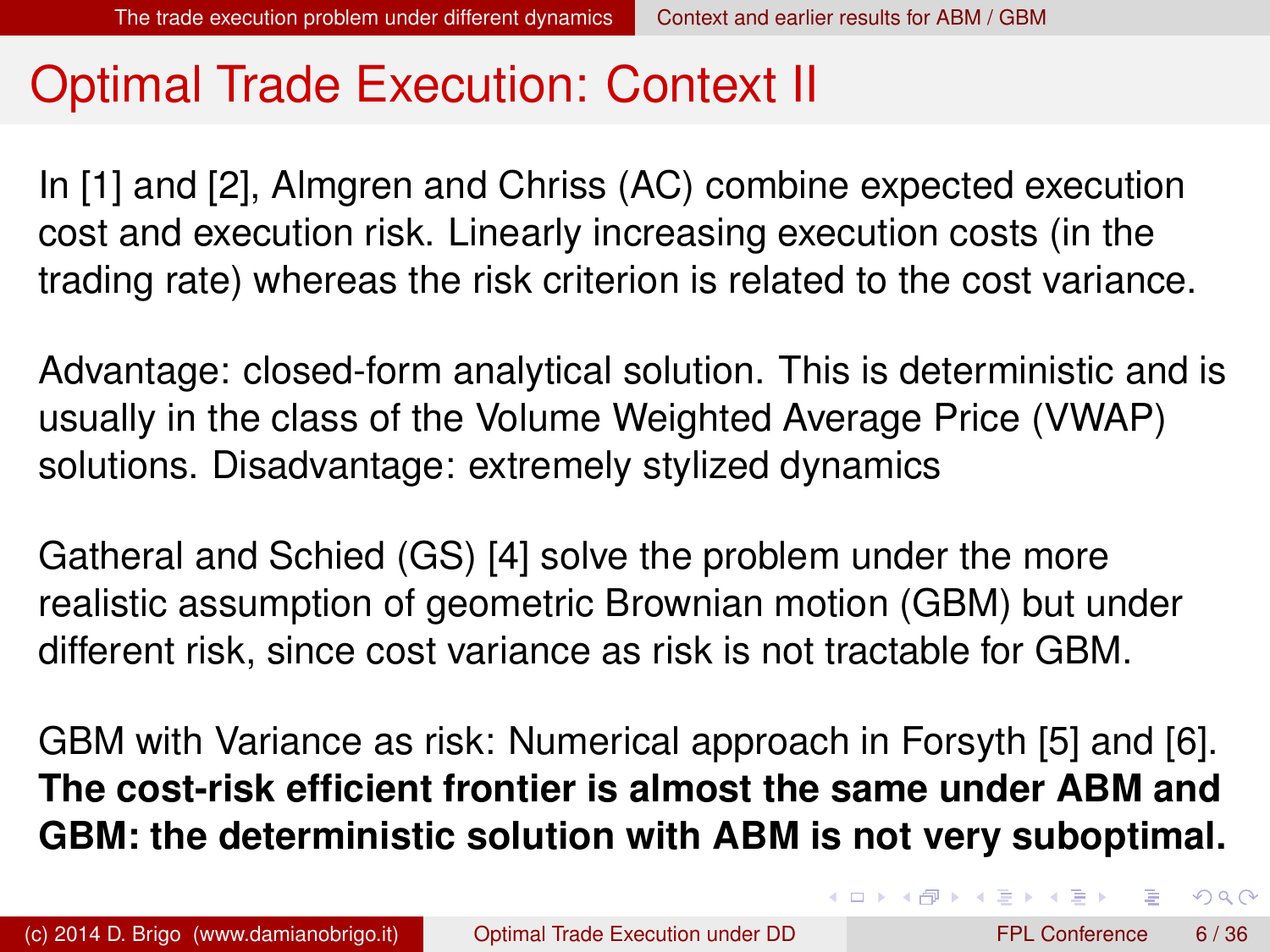#### Optimal Trade Execution: Context III

Summing up:

- ABM with Cost Variance Risk Criterion : Tractable (AC)
- GBM with Cost Variance Risk Criterion : Not tractable (F)
- GBM with Value at Risk (future loss percentile) : Tractable (GS)
- GBM with Expected shortfall (mean after percent) : Tractable (GS)

Here we extend the GS [\[4\]](#page-34-2) analytic result of the last two cases to a more general dynamics, namely the displaced diffusion (DD) model.

- DD with VaR or ES : Tractable
- DD with Squared Asset Expectation (SAE) Risk: semitractable

**How does the optimal execution problem solution change when we change dynamics and criteria? Extend analysis to DD & SAE**

<span id="page-6-0"></span> $\Omega$ 

4 ロ ト 4 何 ト 4 ラ ト 4 ラ ト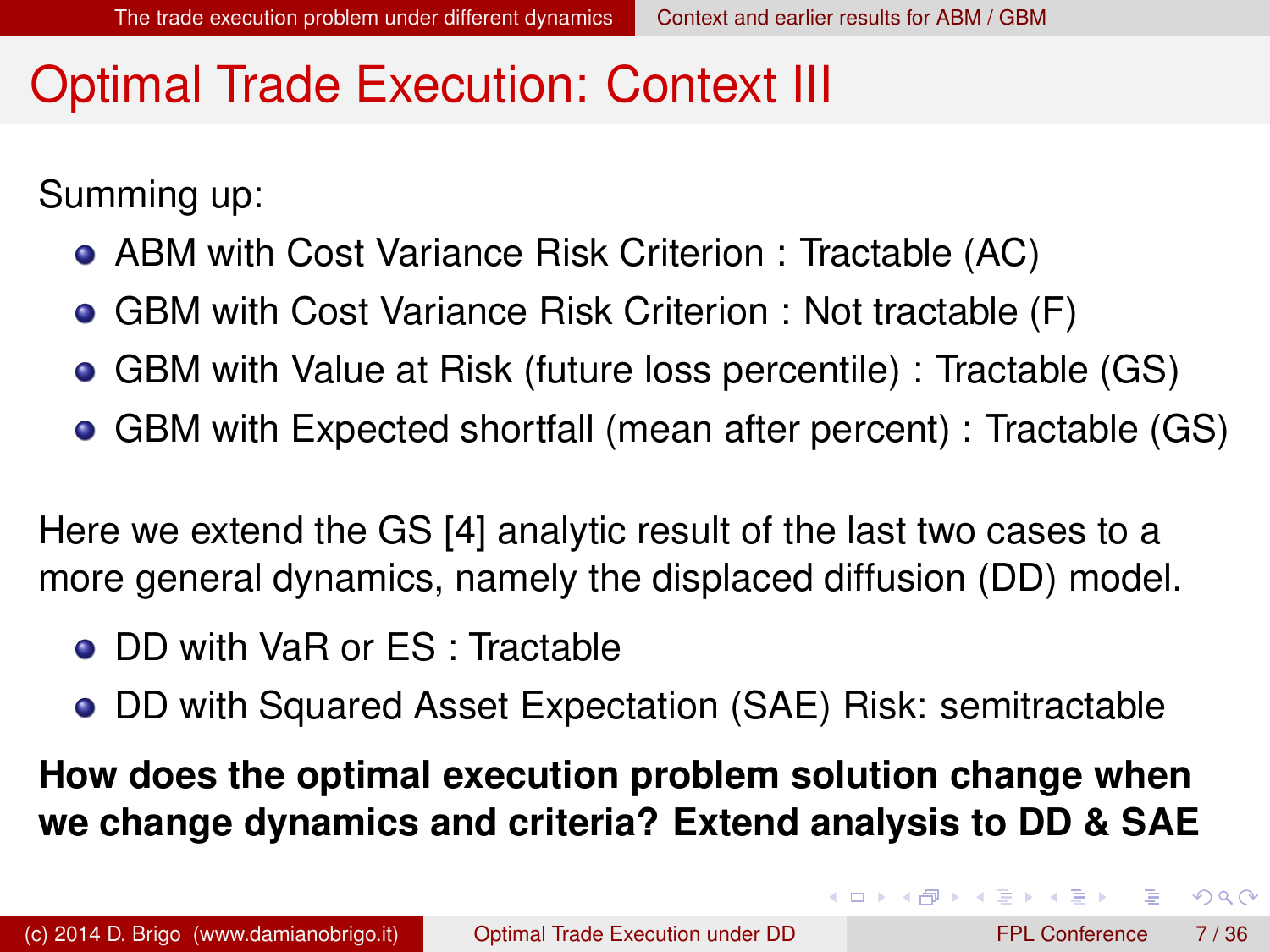#### Optimal Trade Execution: Variables I

- The initial time is 0, the final time is *T*, and usually *t* ∈ [0, *T*];
- *St* is the unaffected pre-impact share price at time *t*;
- *x*(*t*): shares left to be sold at time *t*; Assumed absolutely continuous and adapted;
- $x(0) = X$  (sell X shares in total),  $x(T) = 0$  (all shares sold by *T*).
- Selling shares impacts the shares price. Affected share price:

<span id="page-7-0"></span>
$$
\widetilde{S}_t = S_t + \eta \dot{x}(t) - \gamma(x_0 - x(t))
$$

- $\bullet$   $\eta$   $\dot{x}(t)$  is the instantaneous impact of trading  $dx(t) = \dot{x}(t)dt$  shares in  $[t, t + dt)$  and only affects the  $[t, t + dt)$  order.
- $\bullet$   $-\gamma(x(0) x_t)$  represents the permanent impact price that has been accumulating over [0, *t*] by all transactions up to *t*.
- Cost and Risk of *x*:  $C(x) := \int_0^T \widetilde{S}_t dx(t)$ ;  $R(x)$ ? (several poss.)
- •Find *x* that minimiz[e](#page-10-0)s  $\mathbb{E}[C(x) + L R(x)]$  $\mathbb{E}[C(x) + L R(x)]$  $\mathbb{E}[C(x) + L R(x)]$  w[ith](#page-6-0) *L* [l](#page-6-0)[ev](#page-7-0)e[r](#page-17-0)[a](#page-16-0)[g](#page-9-0)e [p](#page-2-0)ar[am](#page-0-0)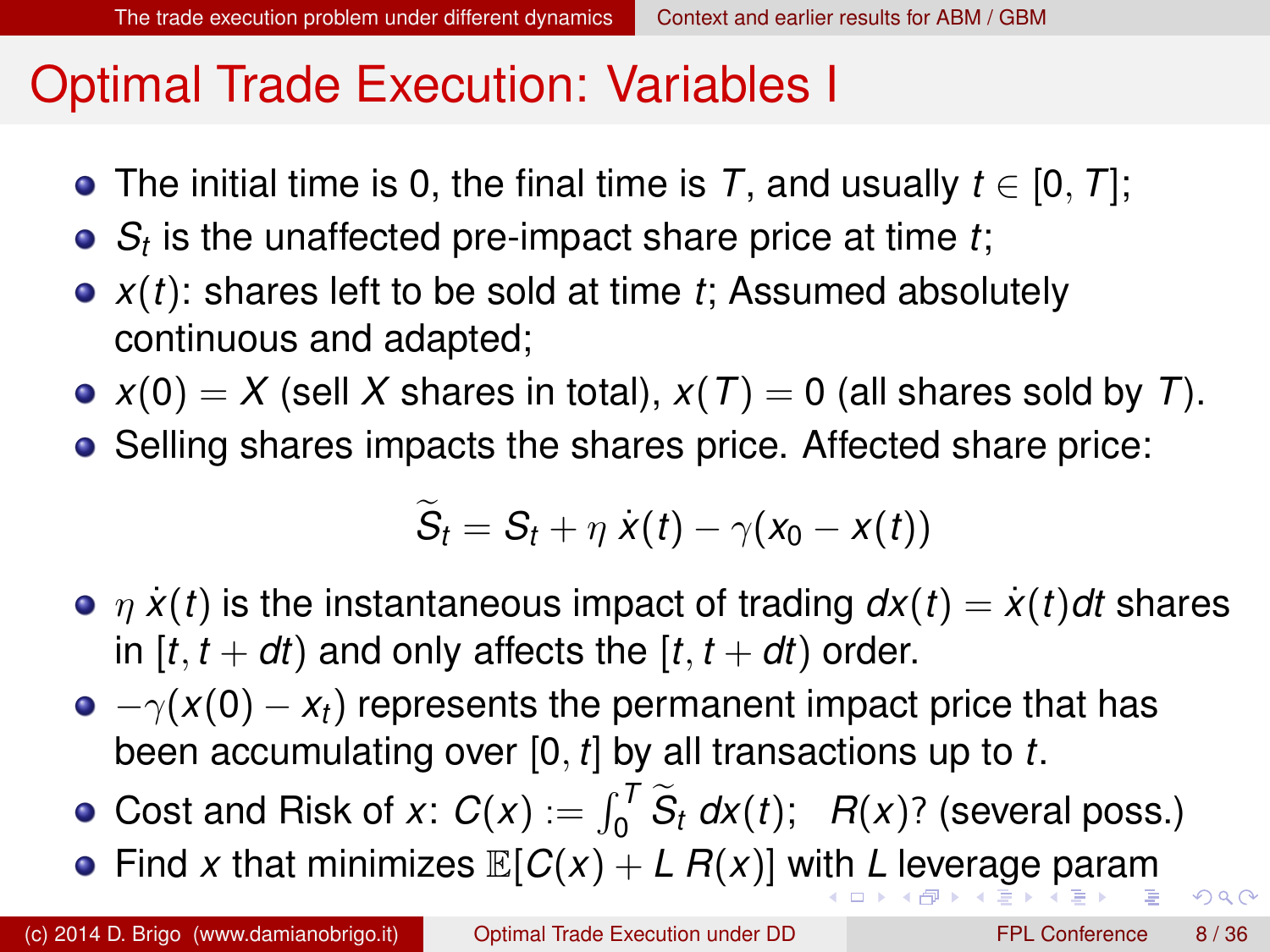#### Optimal Trade Execution: Modelling Framework I

Following [\[1\]](#page-34-0), [\[2\]](#page-34-1) & especially [\[4\]](#page-34-2) we assume that the trader's number of shares follows an absolutely continuous and adapted trajectory

$$
t\mapsto x(t),\quad x(0)=X,\quad x(T)=0.
$$

Given this trading path, the price at which the transaction occurs is

$$
\widetilde{S}_t = S_t + \eta \dot{x}(t) - \gamma(x_0 - x(t))
$$

where  $\eta$  and  $\gamma$  are constants and *S* is the process for the unaffected stock price level.

As explained earlier,  $\eta$  is a instantaneous impact parameter. If  $\eta$ increases, the trading activity will affect *S*˜ more and costs will increase.

 $\gamma$  is a cumulative impact parameter. If  $\gamma$  increases, the impacted price *S*˜ decreases.

<span id="page-8-0"></span> $\Omega$ 

4 ロ ト 4 何 ト 4 ラ ト 4 ラ ト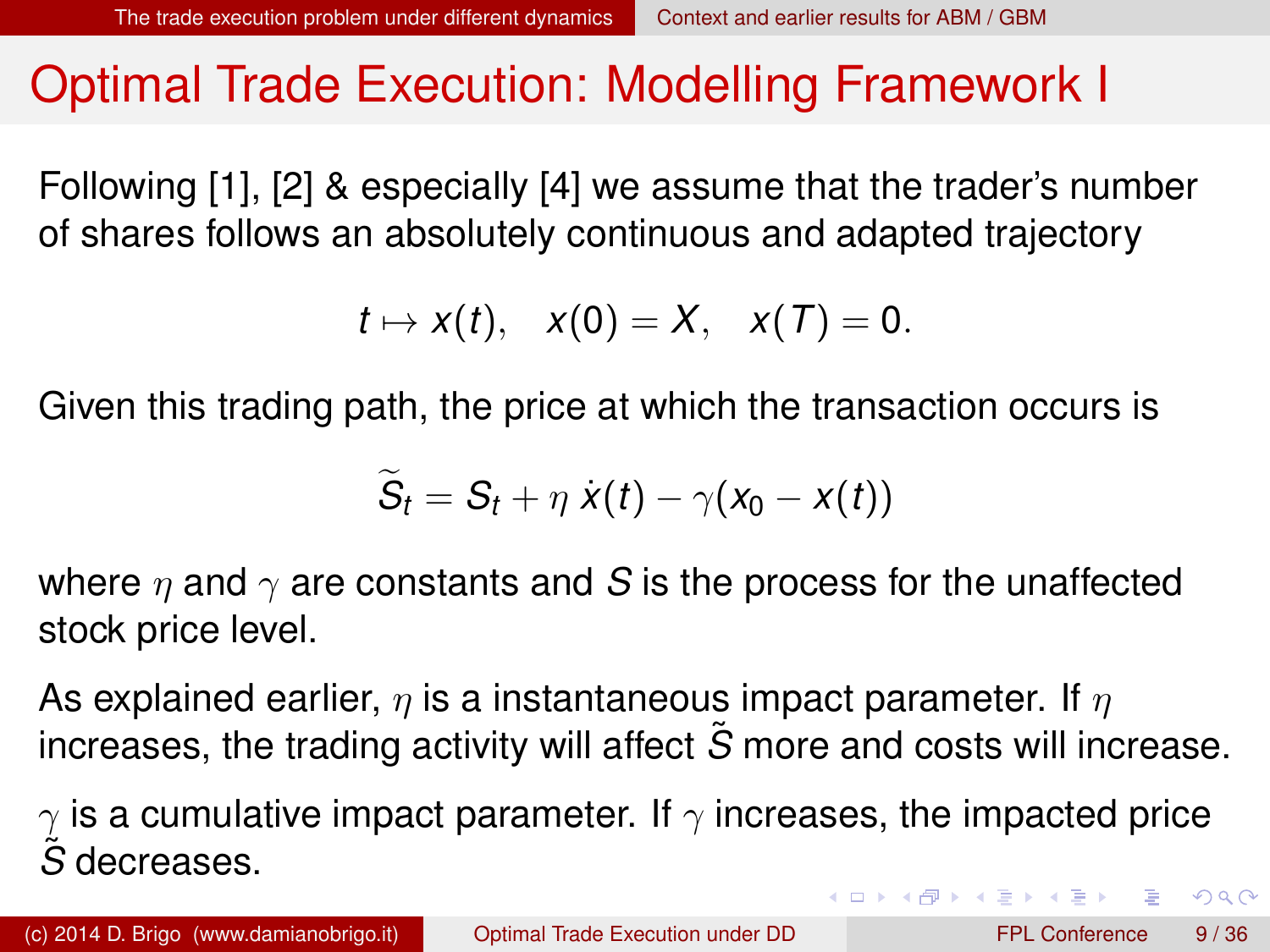#### Optimal Trade Execution: Modelling Framework II

Our minimiz prob for  $\mathbb{E}[C(x) + LR(x)]$  is almost completely specified:

- We explicit the cost function *C*(*x*)
- The instantaneous cost of the strategy is the cost of buying  $dx(t) = x(t)dt$  shares at time  $[t, t+dt)$  at the impacted stock price  $S_t$ , spending  $S_t\dot{x}(t)dt$ . Costs arising from the strategy are then

$$
C(x) := \int_0^T \widetilde{S}_t \, dx(t) = \int_0^T [S_t + \eta \, \dot{x}(t) + \gamma(x(t) - x_0)] \dot{x}(t) dt
$$
  
= 
$$
-XS_0 - \int_0^T x(t) dS_t + \eta \int_0^T (\dot{x}(t))^2 dt + \gamma X^2/2
$$

<span id="page-9-0"></span>where we have used an integration by parts. This calculation does not involve the specific dynamics of *S* yet and is general.

- We need to postulate a Stochastic dynamics for *S* (and hence *S*˜).
- We also need to decide on the Risk Func[tio](#page-8-0)n *[R](#page-7-0)*[\(](#page-8-0)*[x](#page-9-0)*[\)](#page-10-0)[.](#page-1-0)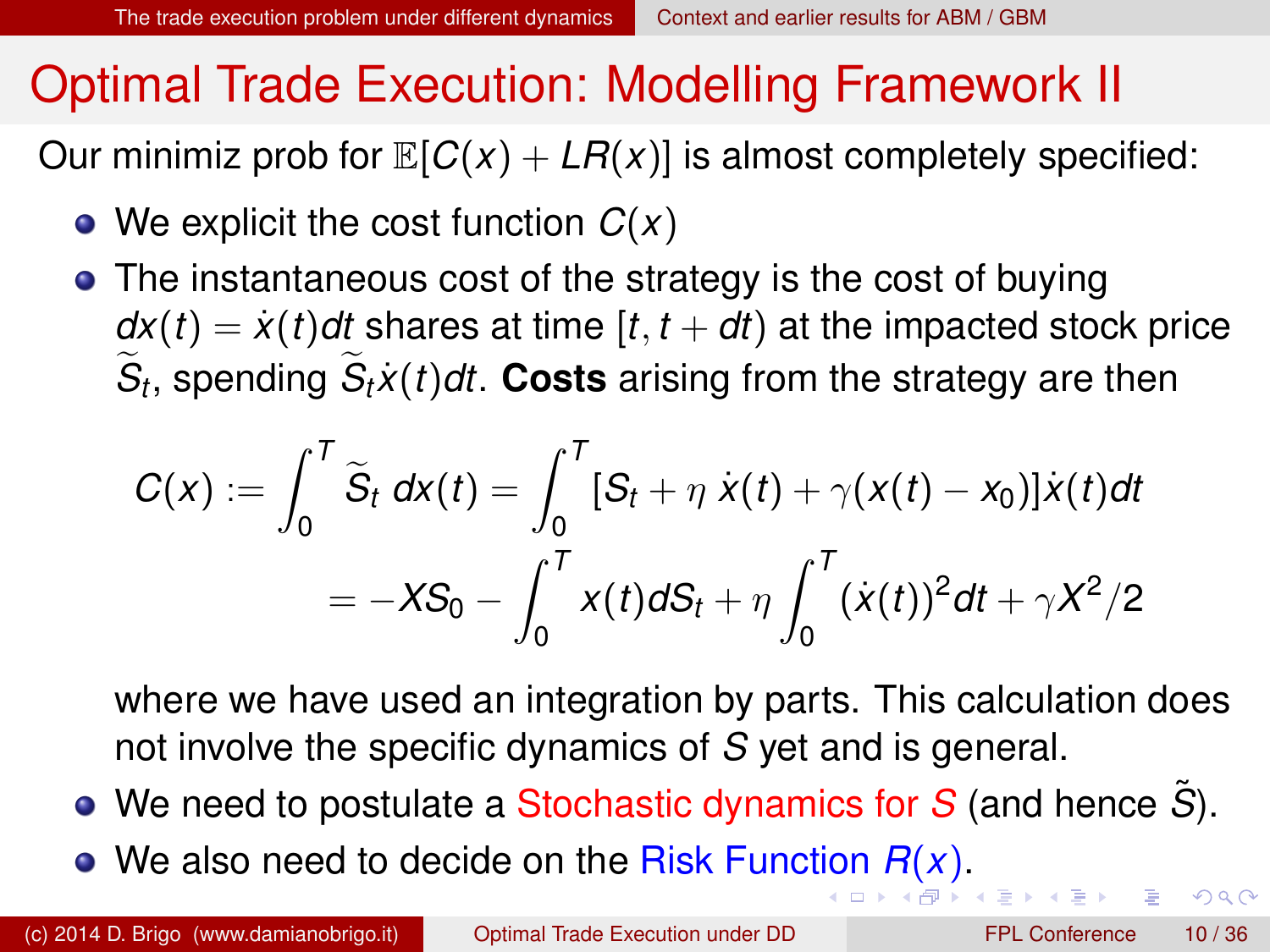#### Optimal Trade Execution: The DD Dynamics I

Let's start with *S*'s dynamics. We assume zero interest rates. Consider now DD. Unaffected stock price *S*: given a GBM *Y<sup>t</sup>* with volatility  $\mathsf{parameter}\ \sigma,$  ie  $\mathsf{d}{Y_t} = \sigma\, Y_t \mathsf{d}{W_t},\; (\mathsf{Y}_0 = \mathsf{S}_0 - \mathsf{K}),$  we define

 $S_t = K + Y_t$  or equivalently  $dS_t = \sigma(S_t - K)dW_t$ ,  $S_0$  (DD)

*S* is a shifted GBM. The shift is a constant *K* and the GBM is *Y<sup>t</sup>* . DD mimicks features of GBM and ABM in a single model.

<span id="page-10-0"></span>
$$
\sigma(S_t - K) = \sigma S_t (1 - K/S_t)
$$
  

$$
\sigma S_t (1 - K/S_t) \approx \sigma S_t \text{ for } S_t >> K \text{ (GBM)}.
$$
  

$$
\sigma(S_t - K) \approx \sigma(-K) \text{ for } S_t \approx 0 \text{ (ABM)}.
$$

This is usually summarized by practioners by saying that "DD behaves like ABM for small stock values and as GBM f[or](#page-9-0) l[ar](#page-11-0)[g](#page-9-0)[e](#page-10-0)[o](#page-12-0)[n](#page-9-0)[e](#page-10-0)[s](#page-11-0)["](#page-12-0)[.](#page-1-0)  $QQ$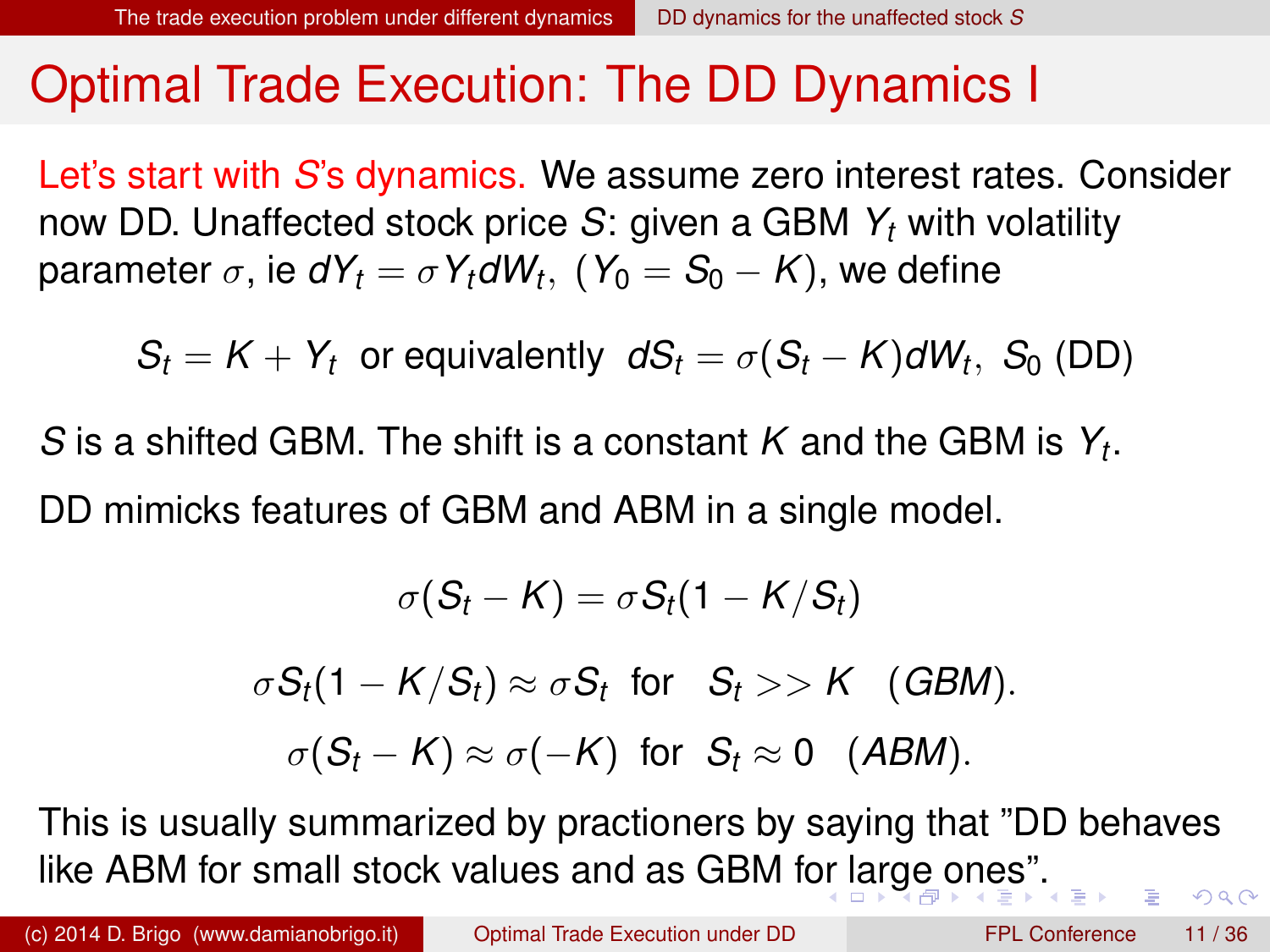#### Optimal Trade Execution: The DD Dynamics II

DD also allows to set a minimum allowed value for the share price.

This is set at *K*, the shift.

(c) 2014 D. Brigo (www.damianobrigo.it) [Optimal Trade Execution under DD](#page-0-0) FPL Conference 12 / 36

<span id="page-11-0"></span> $\Omega$ 

イロト イ押 トイラト イラト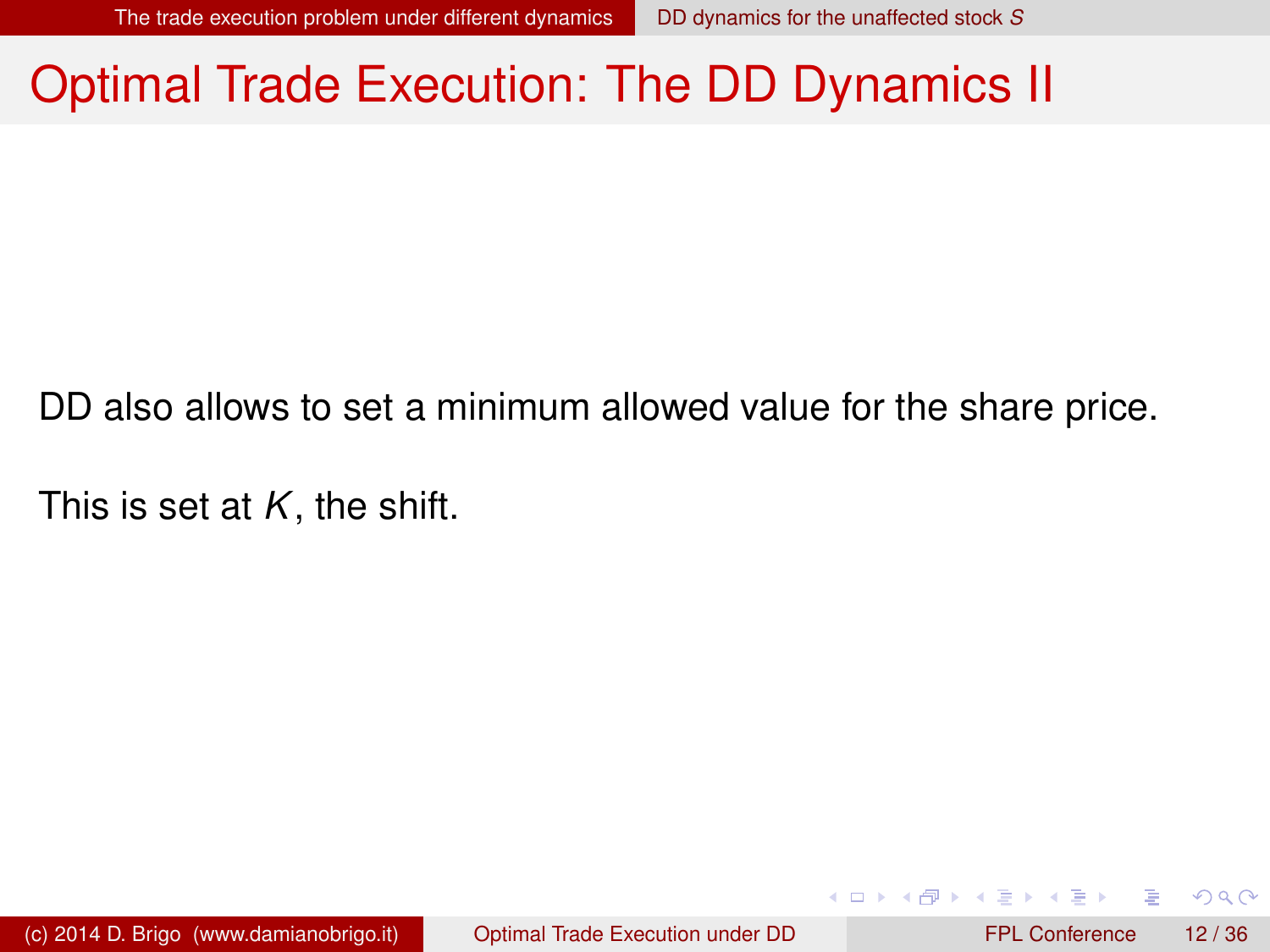#### Optimal Execution problem for DD: Risk I

To complete the problem specification, let us now look at possible risk functions *R*(*x*).

To have tractability with GBM, Gatheral and Schied adopt the position VaR or ES as **Risk** criteria, rather than Cost Variance as in AC.

Let  $\nu_{\alpha,t,h}$  be the Value at Risk measure computed at time *t*, for the position, for a given confidence level  $\alpha$  over a time horizon *h*.

$$
\mathbb{P}\{S_t-S_{t+h}\leq \nu_{\alpha,t,h}|\mathcal{F}_t\}=\alpha.
$$

<span id="page-12-0"></span> $\Omega$ 

イロト イ押ト イヨト イヨトー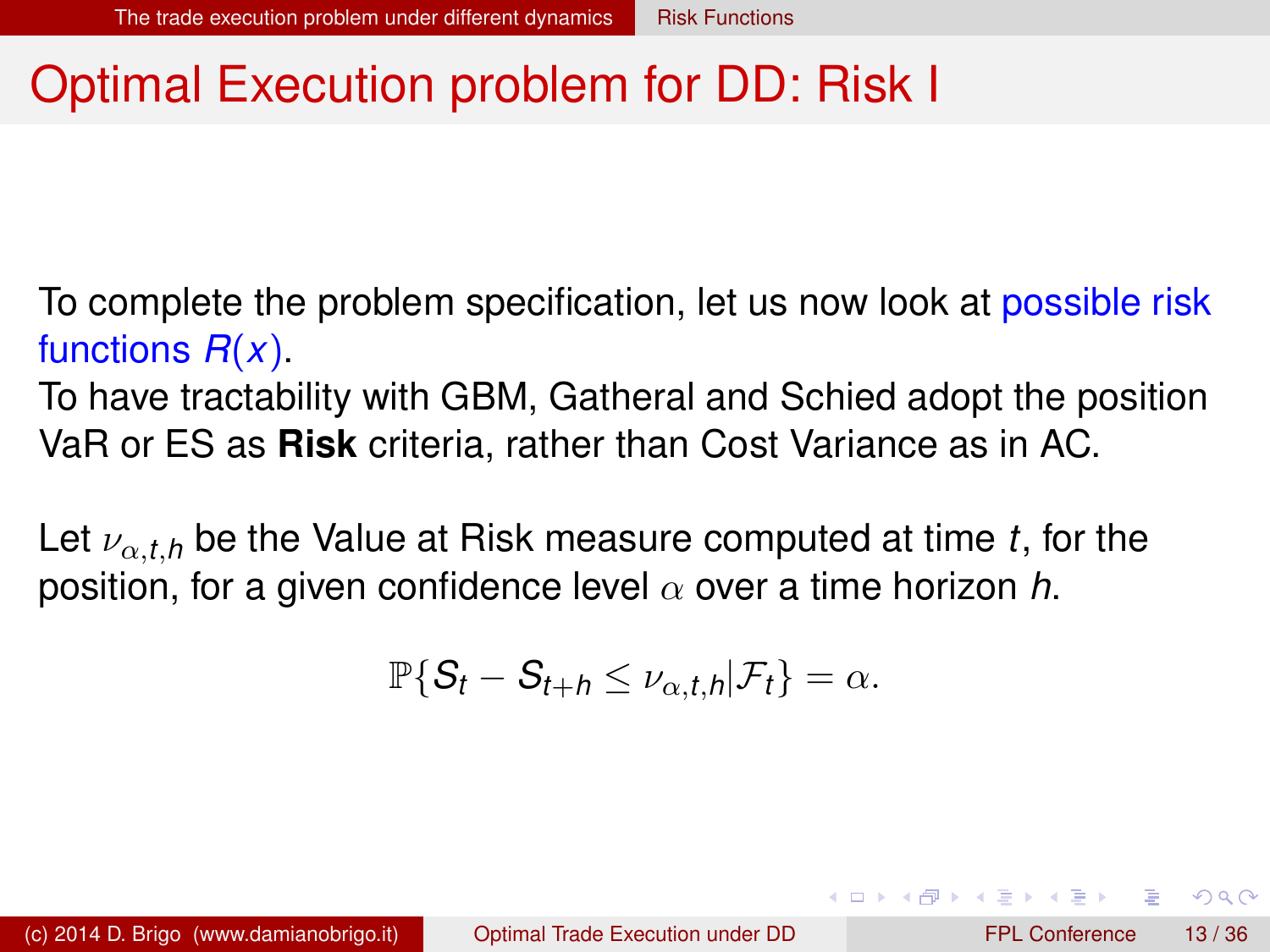## Optimal Execution problem for DD: Risk II

If at *t* we have *x*(*t*) shares with price *S<sup>t</sup>* , the time *t* VaR measure for a risk horizon *h* under DD dynamics at confidence level  $\alpha$  would be

$$
\nu_t[x(t)(S_t - S_{t+h})] = x(t)\nu_t[(S_t - S_{t+h})]
$$
  
=  $x(t)\nu_t[(Y_t + K - Y_{t+h} - K)] = x(t)\nu_t[(Y_t - Y_{t+h})]$   
=  $x(t)\nu_t[Y_t(1 - \exp(-\sigma^2 h/2 + \sigma(W_{t+h} - W_t)))]$   
=  $x(t)Y_tq_{\alpha}[1 - \exp(-\sigma^2 h/2 + \sigma\sqrt{h}\epsilon)] =$   
=  $x(t)Y_t[1 - \exp(-\sigma^2 h/2 + \sigma\sqrt{h}q_{1-\alpha}(\epsilon))] =: \tilde{\lambda}_{\alpha}x(t)(S_t - K).$ 

where  $\epsilon$  is a standard normal, where we have used the homogeneity of VaR, and where  $q_{\alpha}(X)$  is the  $\alpha$  quantile of the distribution of X. This is the VaR measure for the instantaneous position at time *t*. If we average VaR over the life of the strategy we obtain the risk criterion

$$
R^{\text{VaR}_{\alpha}}(x):=\tilde{\lambda}\int_0^T x(t)(S_t-K)dt.
$$

<span id="page-13-0"></span> $\Omega$ 

**Exist Exist**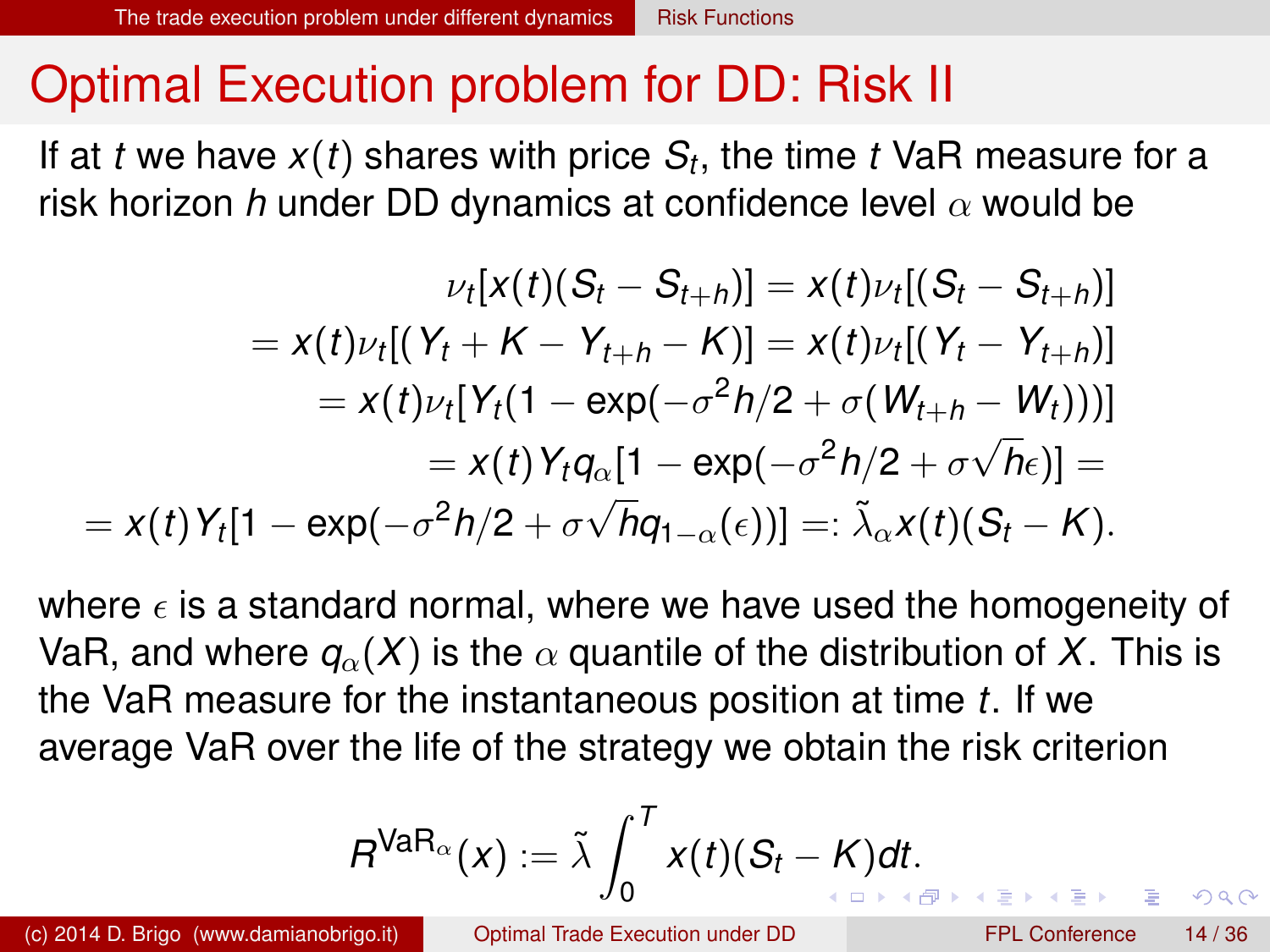#### Optimal Execution problem for DD: Risk III

The expected shortfall risk criteria is the same with different  $\lambda$ .

<span id="page-14-0"></span> $\Omega$ 

イロト イ押ト イヨト イヨト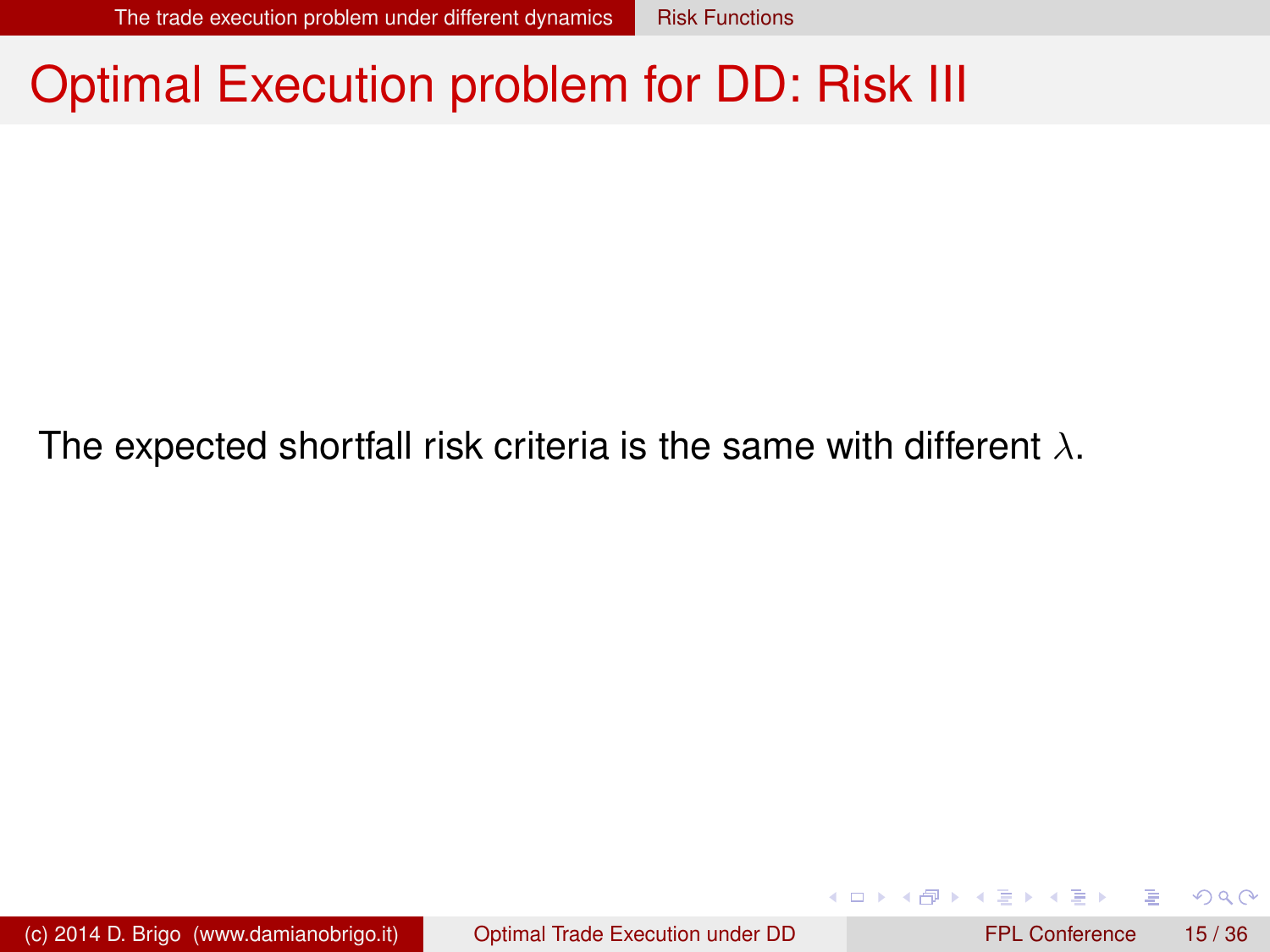#### Optimal Execution problem for DD: Risk IV

We are now ready to define our criterion to be minimized. We put together costs and risks in a single criterion

$$
\mathbb{E}\left[C(x)+L R(x)\right]=\mathbb{E}\left[C(x)+L\bar{\lambda}\int_0^T x(t)(S_t-K)dt\right].
$$

In this criterion:

- *L* is a cost/risk leverage parameter that measures risk aversion in executing the order.
- **■**  $L = 0$  we only look at costs, whereas for large *L* risk dominates costs.
- $\bullet$   $\bar{\lambda}$  has a precise endogenous expression depending on whether we are using the VaR or ES risk function

<span id="page-15-0"></span> $\Omega$ 

イロト イ押ト イヨト イヨト ニヨ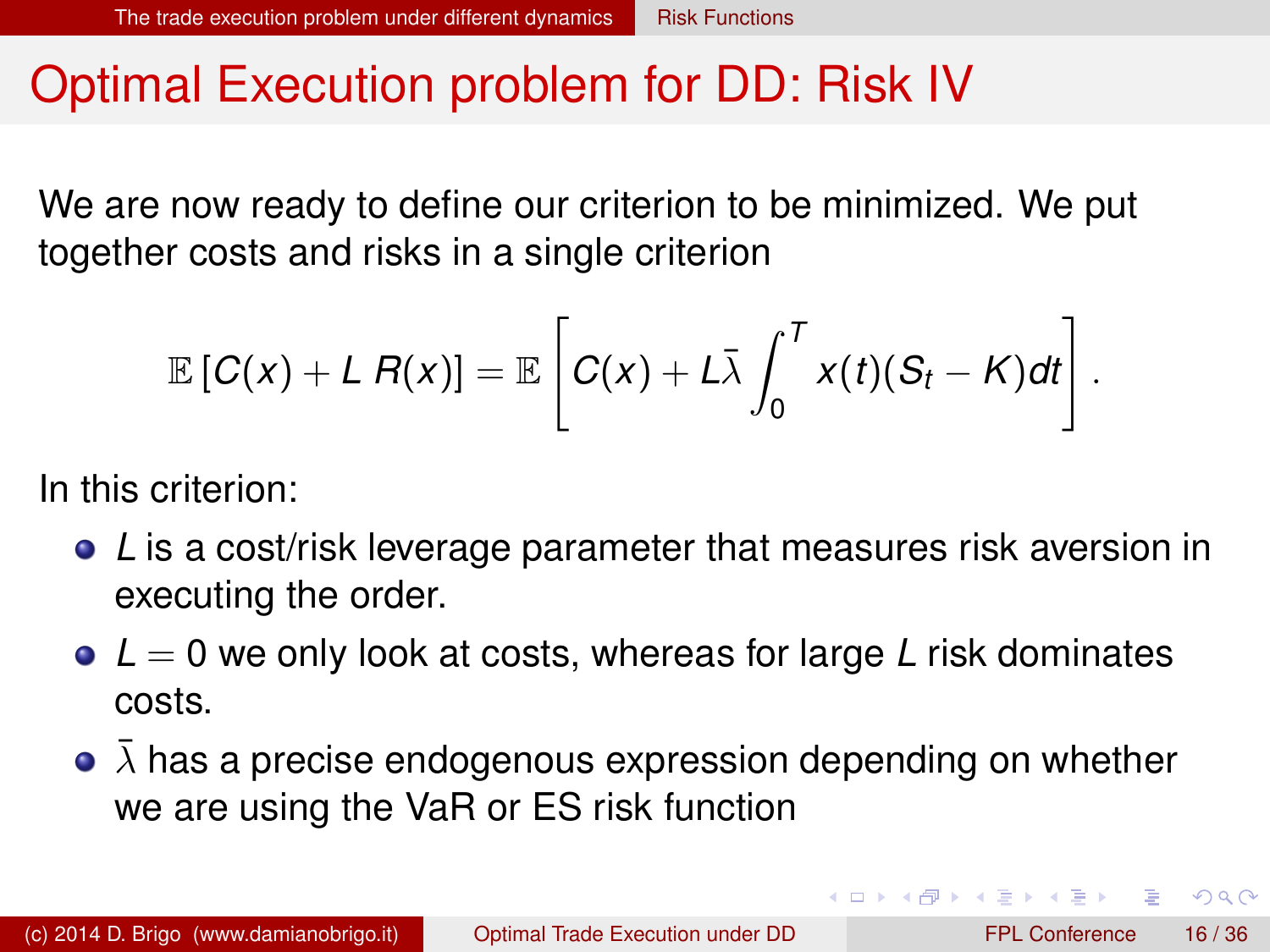#### Optimal Execution problem for DD: Risk V

$$
\mathbb{E}\left[C(x) + L R(x)\right] = -XS_0 + \gamma X^2/2 + \eta \mathbb{E}\left[\int_0^T \dot{x}(t)^2 dt + L\frac{\bar{\lambda}}{\eta} \int_0^T x(t)(S_t - K)dt\right]
$$

$$
= -XS_0 + \gamma X^2/2 + \eta \mathbb{E}\left[\int_0^T \dot{x}(t)^2 dt + L\dot{\lambda} \int_0^T x(t)Y_t dt\right]
$$

where we have set  $\lambda = \lambda/\eta$ . The problem is now finding

$$
x^* = \operatorname{argmin}_{x} \mathbb{E}\left[\int_0^T \dot{x}(t)^2 dt + L\frac{\bar{\lambda}}{\eta} \int_0^T x(t) Y_t dt\right].
$$
 (1)

**4 ロト 4 何 ト** 

<span id="page-16-0"></span> $\Omega$ 

 $\mathbf{A} \oplus \mathbf{A} \oplus \mathbf{A}$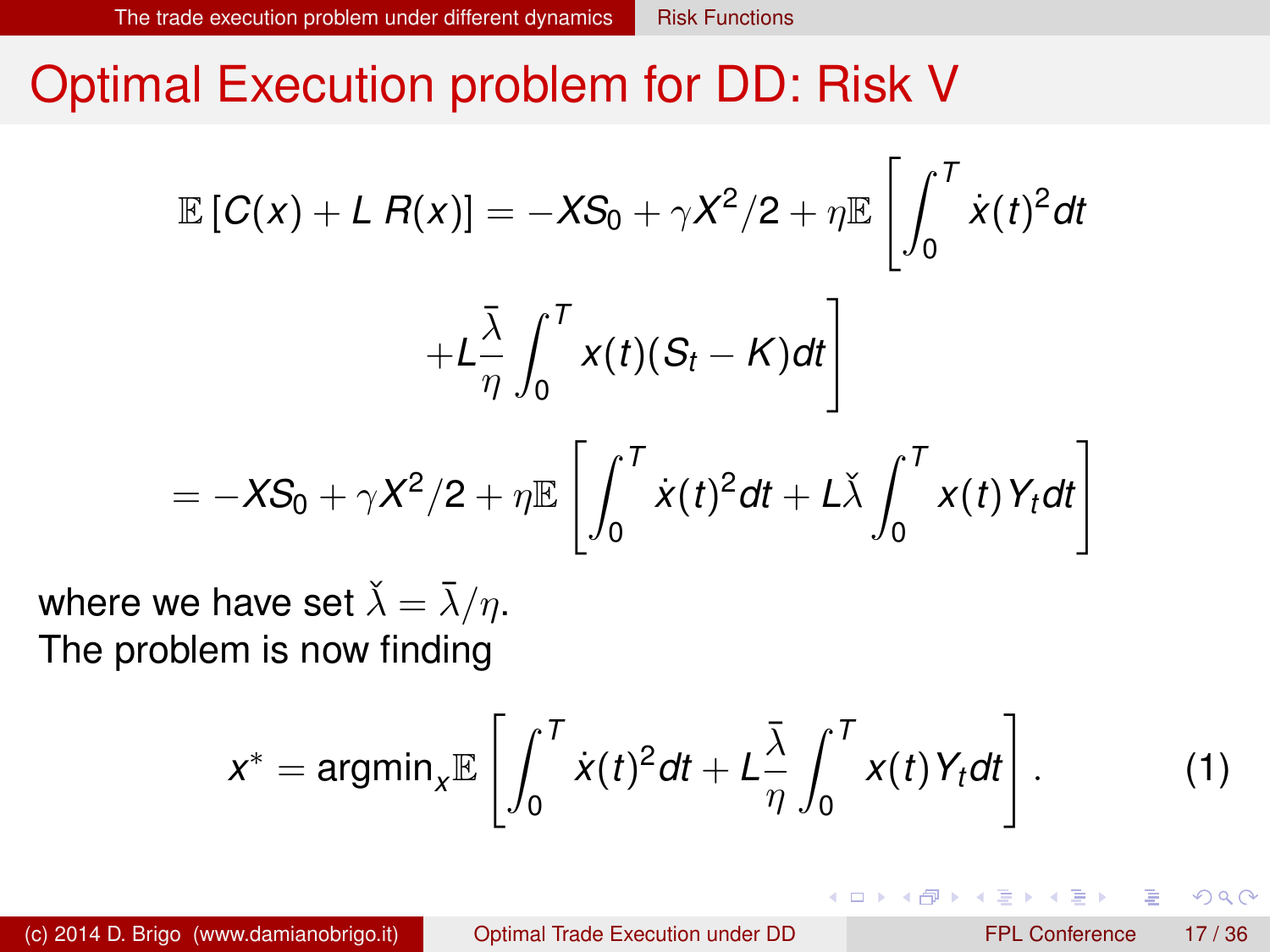#### Optimal Execution: Solution for DD I

<span id="page-17-1"></span>
$$
x^* = \operatorname{argmin}_{x} \mathbb{E}\left[\int_0^T \dot{x}(t)^2 dt + L\frac{\bar{\lambda}}{\eta} \int_0^T x(t) Y_t dt\right].
$$
 (2)

Problem [\(2\)](#page-17-1) has been solved by Gatheral and Schied [\[4\]](#page-34-2). If we pretend for a moment that *Y* is our true unaffected underlying stock, the criterion we have is the same as the criterion for a GBM Y, and this has been solved in [\[4\]](#page-34-2). Indeed, Theorem 1 in Gatheral and Schied [\[4\]](#page-34-2) provides the solution and we may substitute back  $Y = S - K$  to obtain the following

<span id="page-17-0"></span> $\Omega$ 

イロト イ押ト イヨト イヨト ニヨ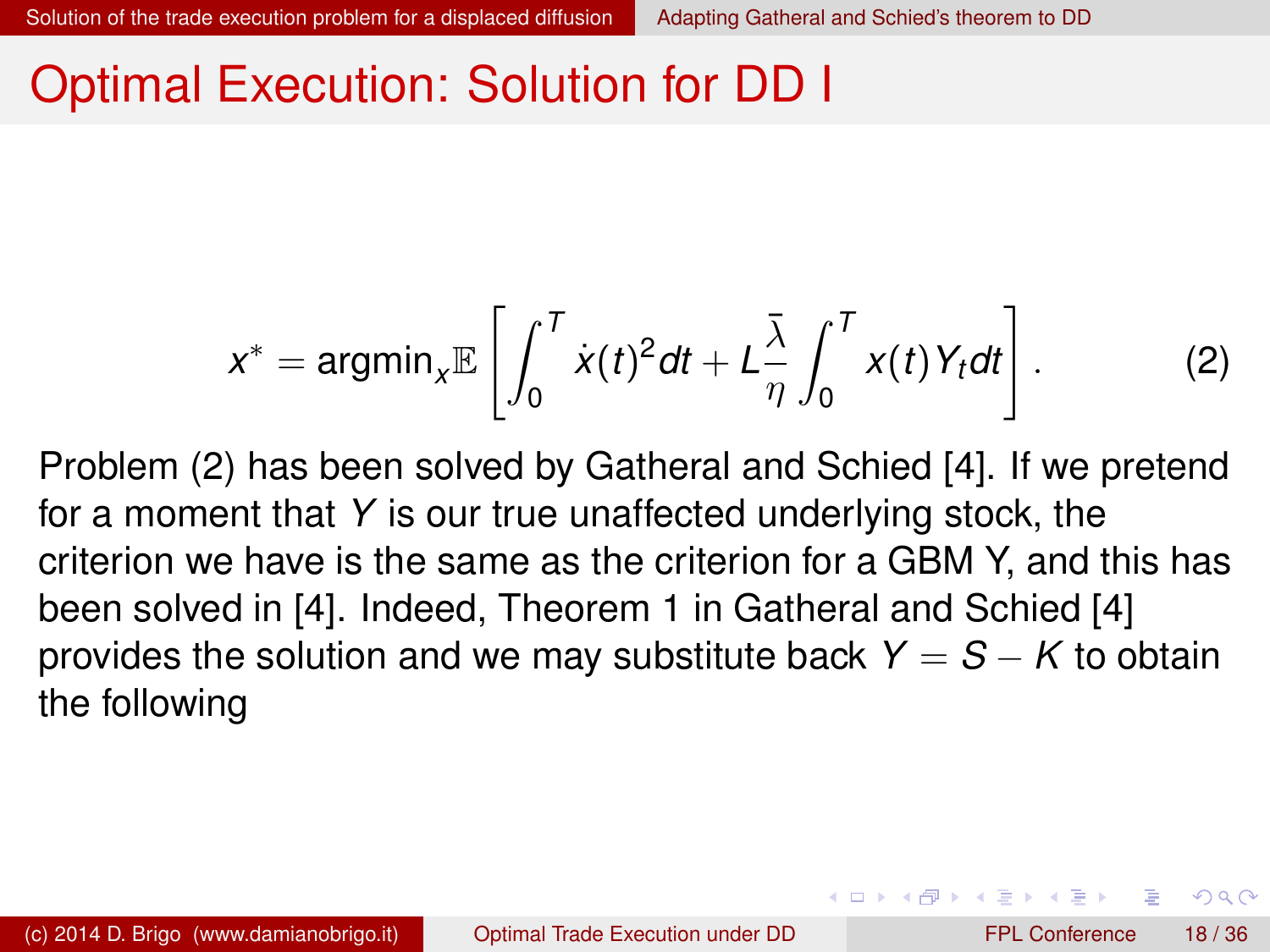#### Optimal Execution: Solution for DD II

#### Theorem

*(***Optimal execution strategy for a displaced diffusion).** *The unique optimal trade execution strategy attaining the infimum in [\(2\)](#page-17-1) is*

<span id="page-18-0"></span>
$$
x_t^* = \frac{T-t}{T}\left[X - \frac{\overline{\lambda}}{\eta}L\frac{T}{4}\int_0^t(S_u - K)du\right]
$$

*Furthermore, the value of the minimization problem in [\(2\)](#page-17-1) is given by*

$$
\mathbb{E}\left[\int_0^T \dot{x}^*(t)^2 dt + \check{\lambda} L \int_0^T x^*(t)(S_t - K) dt\right]
$$
  
=  $\frac{X^2}{T} + \frac{L\check{\lambda} TX(S_0 - K)}{2} - \frac{(L\check{\lambda})^2}{8\sigma^6} (S_0 - K)^2 \left(e^{\sigma^2 T} - 1 - \sigma^2 T - \frac{\sigma^4 T^2}{2}\right)$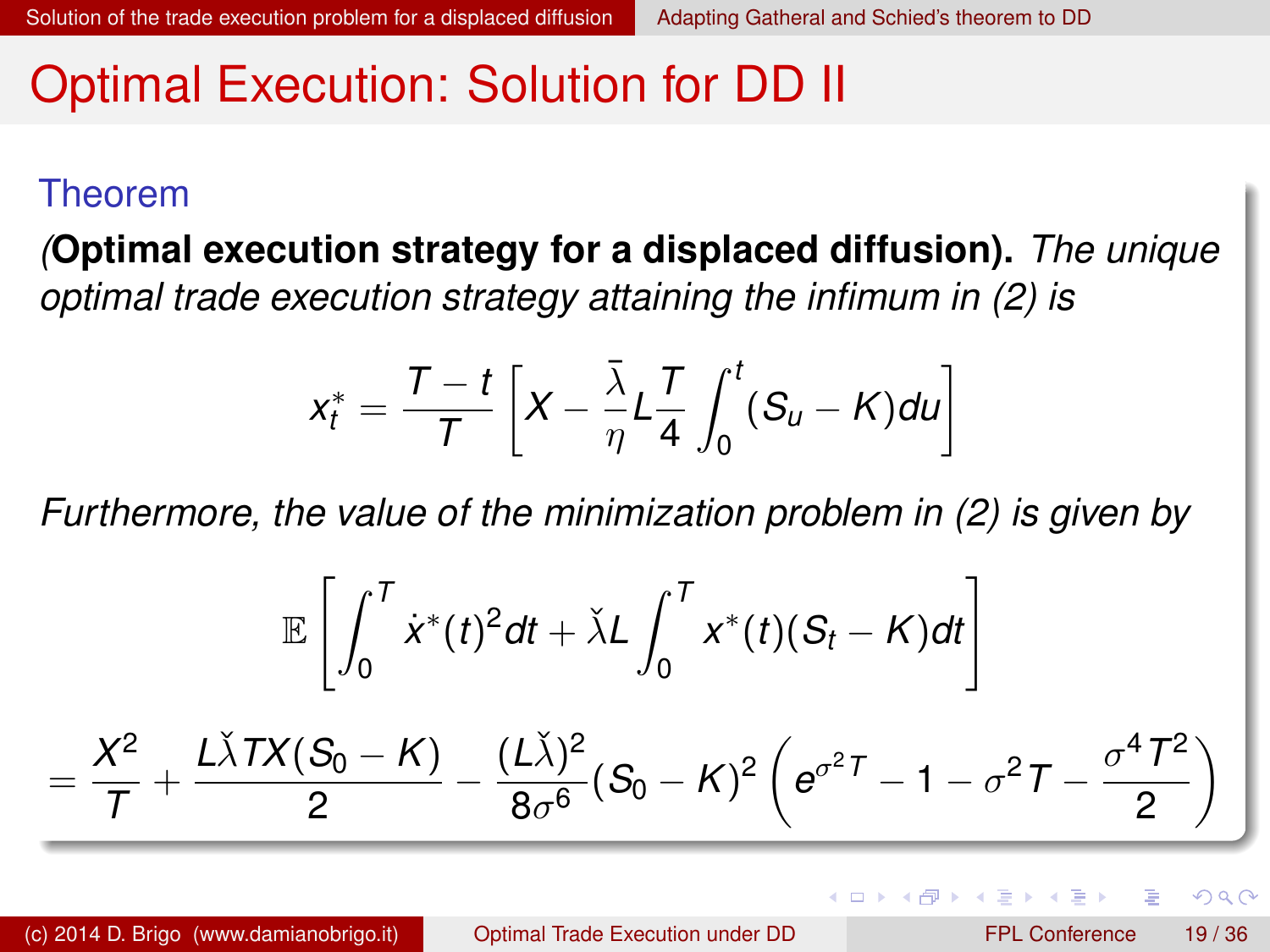#### Optimal Execution: Solution for DD III

$$
x_t^* = \frac{T-t}{T}\left[X - \frac{\overline{\lambda}}{\eta}L\frac{T}{4}\int_0^t(S_u - K)du\right]
$$

**If**  $L = 0$  or if instantaneous impact  $\eta$  is very large compared to other parameters, then Risk is not there and we only minimize cost. This leads to

$$
x_t^* \approx \frac{T-t}{T}X
$$

This is a line in *t*. Some solutions are very close to this. Note also that this solution is not just adapted, but deterministic.

 $\bullet$  Hence the optimal adapted solution with  $L = 0$  is also deterministic.

<span id="page-19-0"></span> $\Omega$ 

イロト イ押 トイラト イラト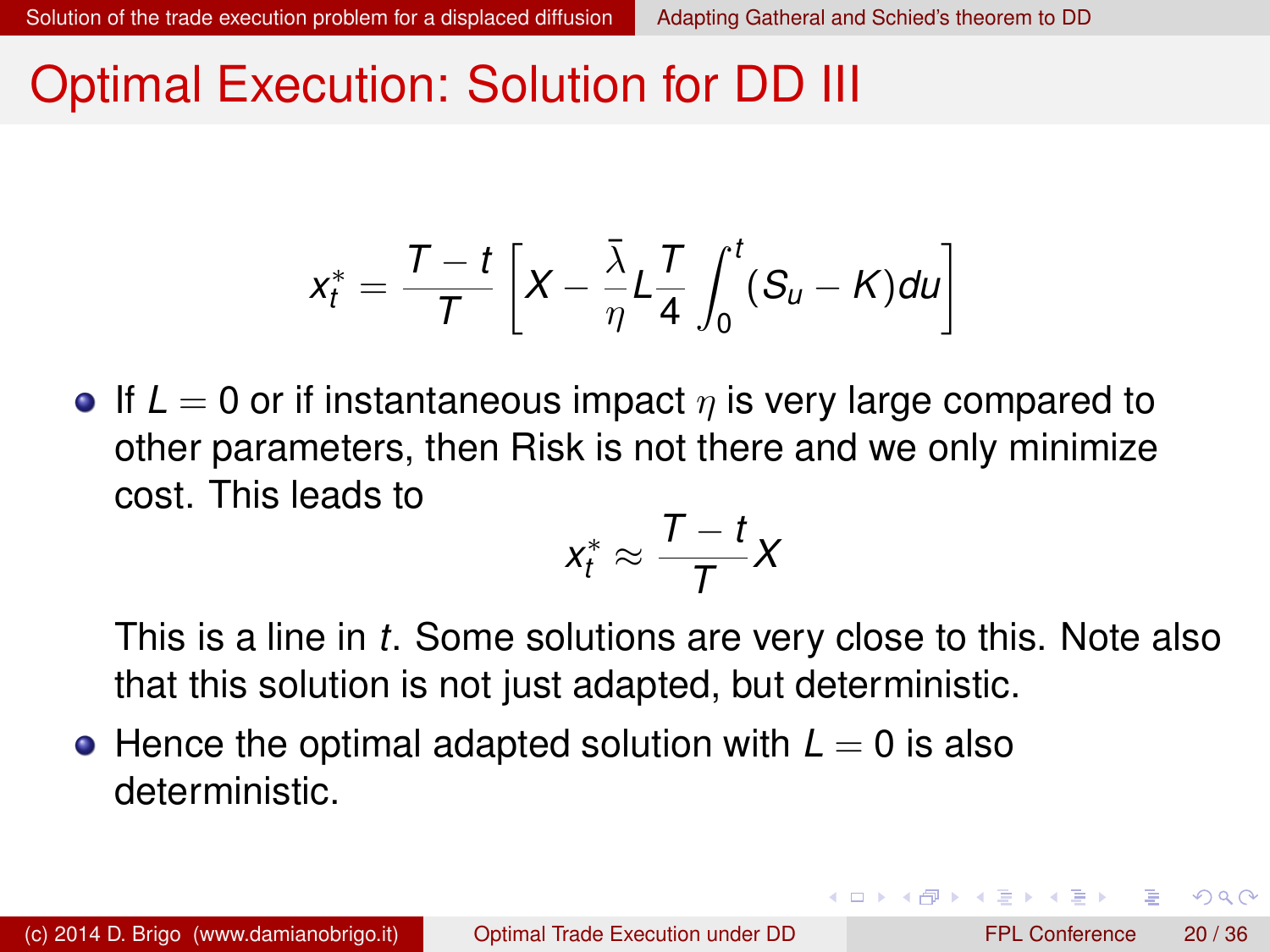4 0 8

4 同 下

B  $\mathbf{h}$  $\rightarrow$   $\equiv$ 

#### Optimal Execution: Solution for DD IV



Þ

<span id="page-20-0"></span> $299$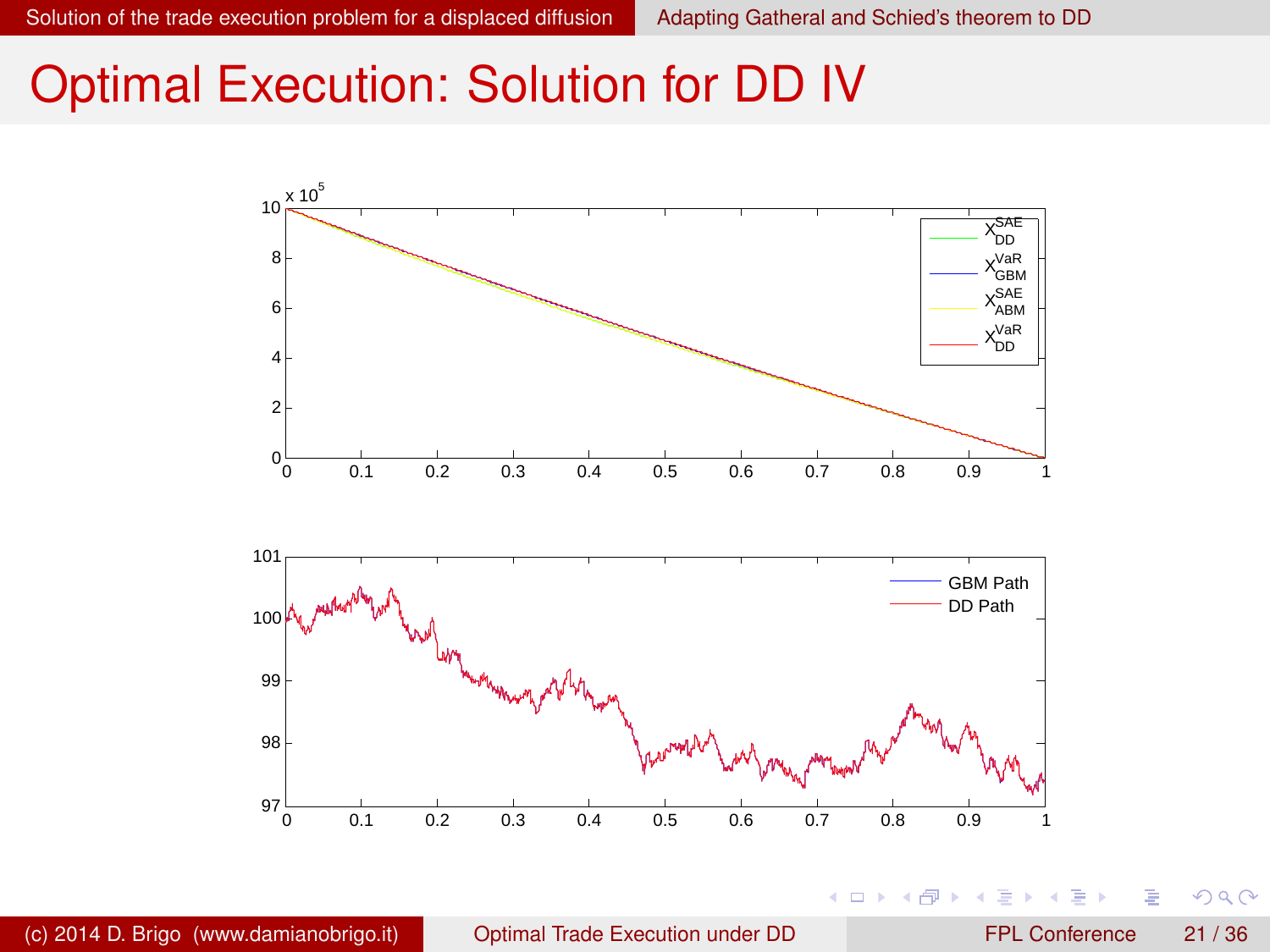#### Optimal Execution: Solution for DD V

 $\bullet$ 

$$
x_t^* = \frac{T-t}{T}\left[X - \frac{\bar{\lambda}}{\eta}L\frac{T}{4}\int_0^t(S_u - K)du\right]
$$

If L is not negligible and  $\eta$  is not extremely large, then a relevant component in the solution is  $(1/t) \int_0^t S_u du$  which is the average shares price in time up to *t*. For example, if S were constantly equal to its initial value  $S_0$  we would have

<span id="page-21-0"></span>
$$
x_t^* = \frac{T-t}{T} \left[ X - \frac{\bar{\lambda}}{\eta} L \frac{T}{4} (S_0 - K) t \right]
$$

that looks like a convex (quadratic) function of *t*.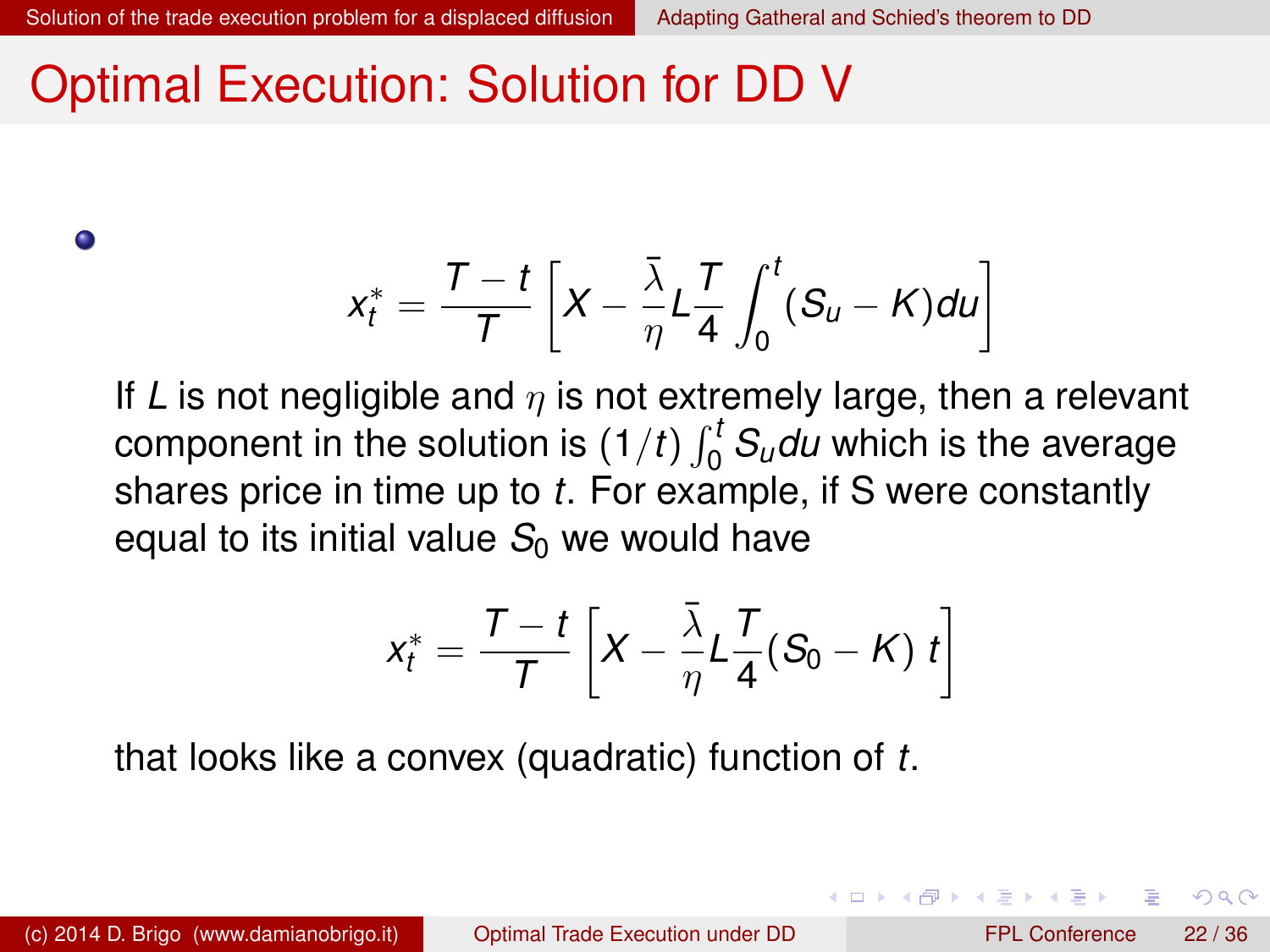4 0 8  $\mathcal{A}$ 画  $\mathbf{h}$ B.N.  $\rightarrow$   $\pm$ 

#### Optimal Execution: Solution for DD VI



(c) 2014 D. Brigo (www.damianobrigo.it) [Optimal Trade Execution under DD](#page-0-0) FPL Conference 23 / 36

Þ

<span id="page-22-0"></span> $290$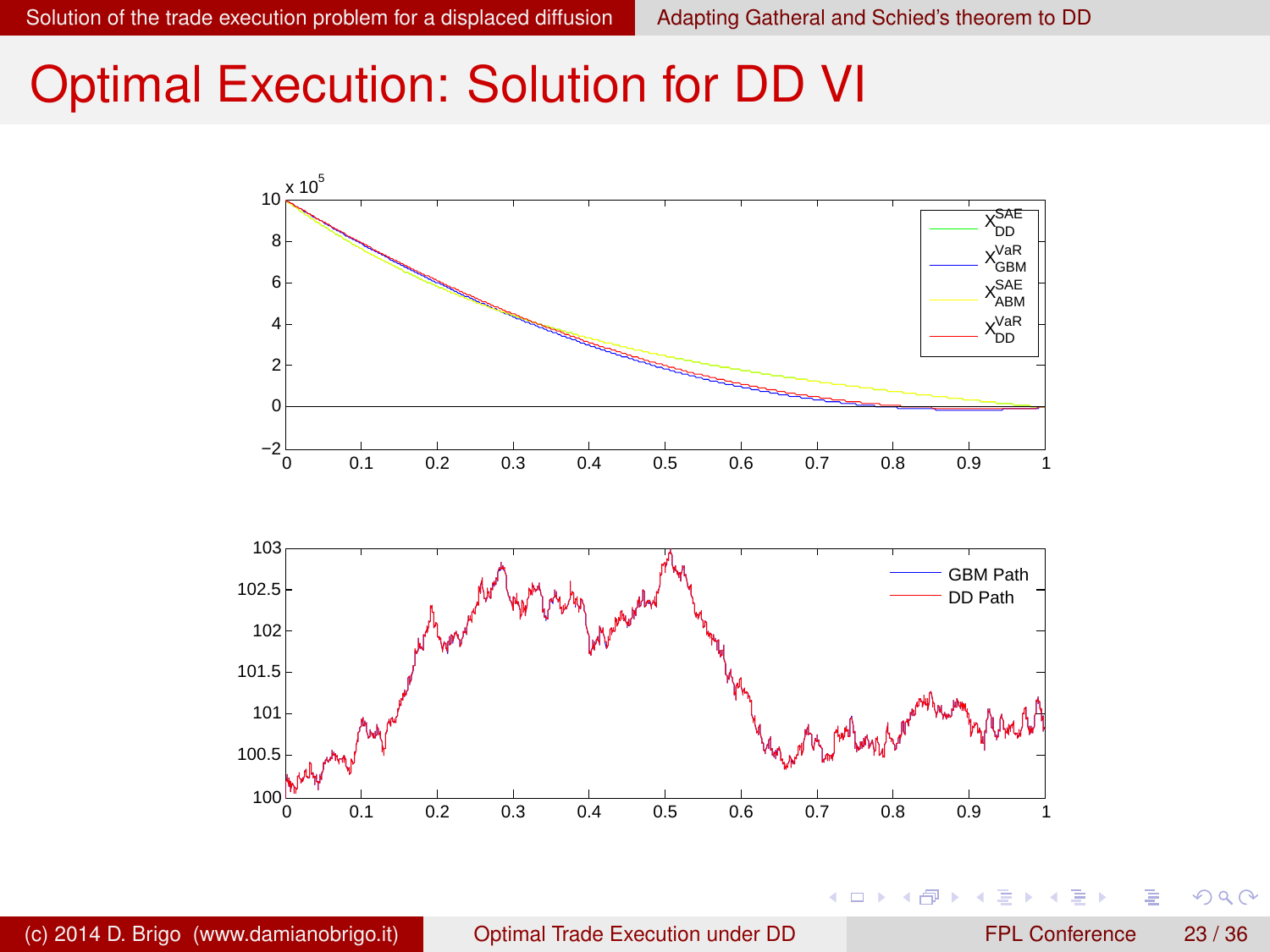#### A different risk criterion: SAE I

In order to test the robustness of the optimal strategy, we introduce the alternative "squared-asset expectation" (SAE) risk criteria

$$
B^{SAE}(x) \equiv \lambda \int_0^T x^2(t) \sigma^2 E[S_t^2] dt \quad (B^{AC} \equiv \lambda \int_0^T x^2(t) \sigma^2 S_0^2 dt \text{ for ABM})
$$
\n(3)

Going back towards considering cost variance as risk.

 $\lambda$  here is exogenous rather than endogenous.

The optimal execution strategy can be derived by solving the optimisation problem  $(g(t) = \mathbb{E}[S_t^2])$ 

<span id="page-23-0"></span>
$$
x^* = \operatorname{arginf}_{x} \mathbb{E}\left[\int_0^T \dot{x}(t)^2 dt + L\lambda \int_0^T \sigma^2 x^2(t)g(t)dt\right].
$$
 (4)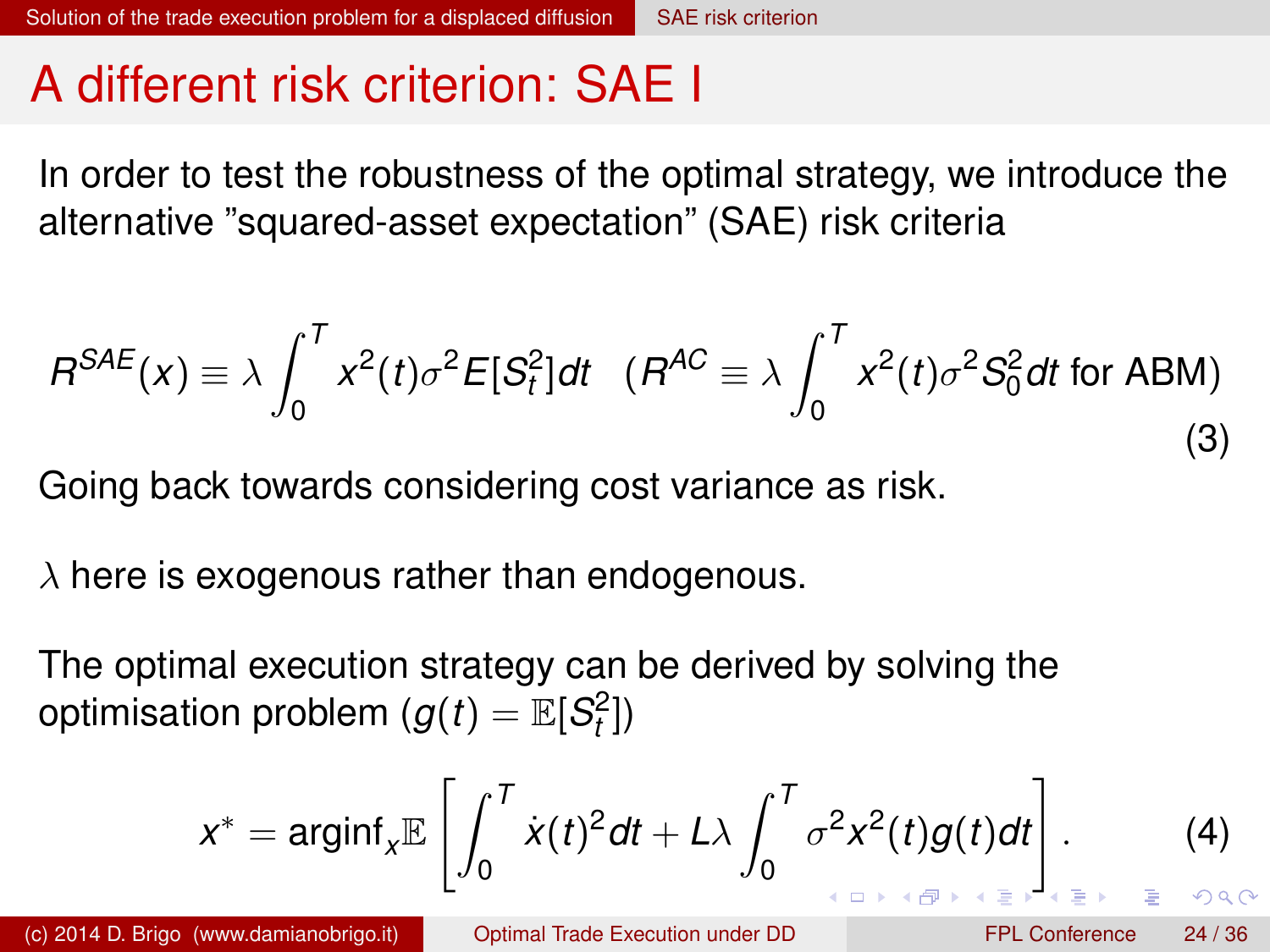## A different risk criterion: SAE II

Using calculus of variation, we show that the optimal solution needs to satisfy the ODE

$$
\ddot{x}(t) = k^2 g(t)x(t), \quad k = \sigma \sqrt{L\lambda}
$$
 (5)

and the initial and terminal conditions are given by  $x(0) = X$  and  $x(T) = 0$  respectively. A solution to the boundary value problem above could be found using standard numerical routines. We derive an approximation based on series expansion in the paper.

Important: The SAE criterion makes the optimal adapted solution a **deterministic one**, since the solution of the above ODE is clearly deterministic. This is not surprising given that the key element in the risk criterion, namely *g*(*t*), is deterministic with SAE.

<span id="page-24-0"></span> $\Omega$ 

 $(0.125 \times 10^{-14} \text{ m}) \times 10^{-14} \text{ m}$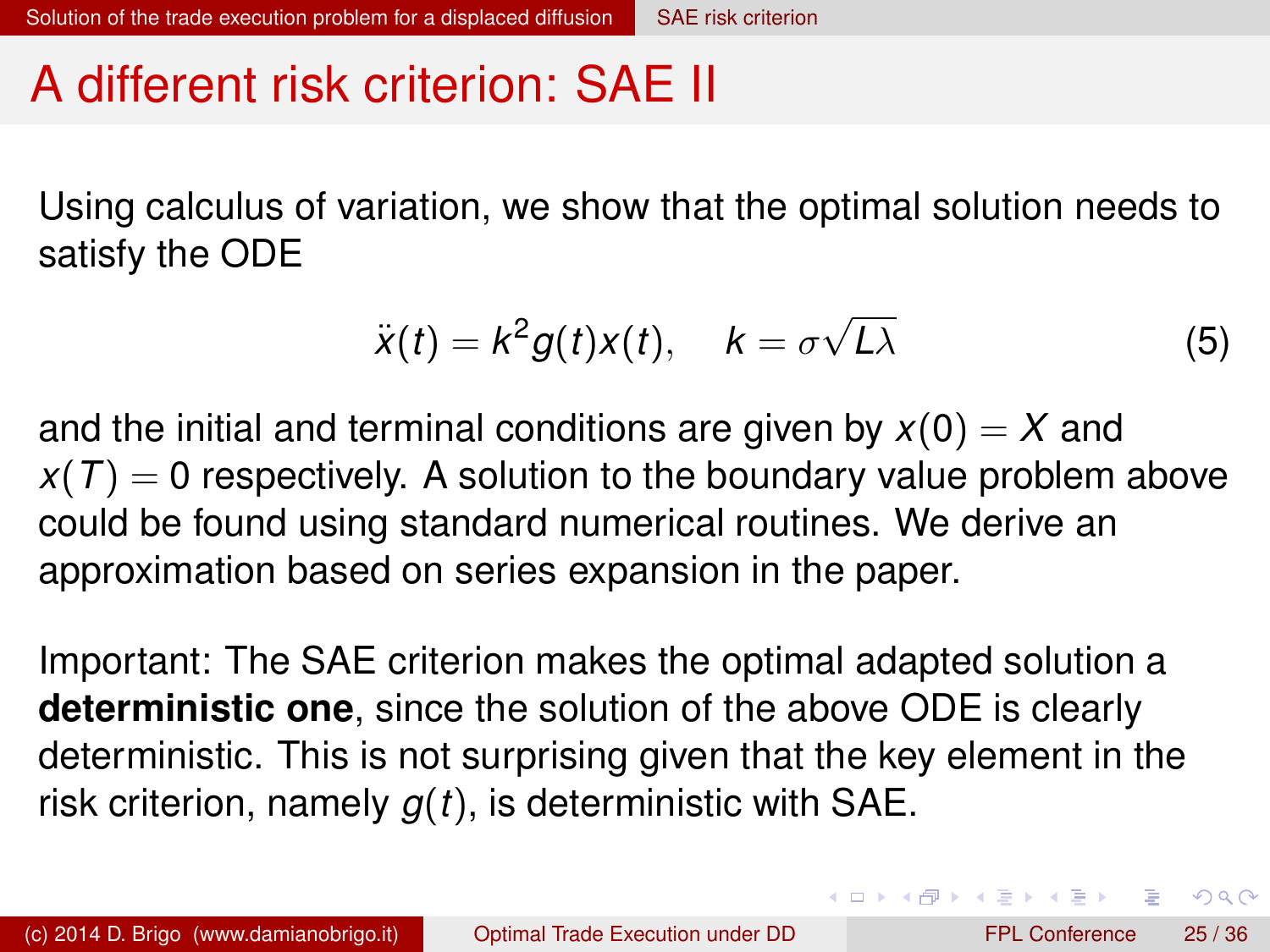## Comparing risk criteria I

To compare optimal strategies under SAE risk and VaR/ES, we need to set the exogenous  $\lambda$  in SAE in a way that makes the comparison sensible ("equalizing the  $\lambda$ 's").

A possible way is to check what happens for the VWAP solution

$$
x_0(t)=X\frac{T-t}{T}
$$

and match the risk functions corresponding to this solution.

$$
\mathbb{E}_0\left[\int_0^T \breve{\lambda} \; x_0(t) \; (S_t-K) dt\right] = \mathbb{E}_0\left[\int_0^T \lambda_{DD}^{SAE} \; x_0^2(t) \; \sigma^2 \mathbb{E}_0[S_t^2] dt\right]
$$

<span id="page-25-0"></span>∽≏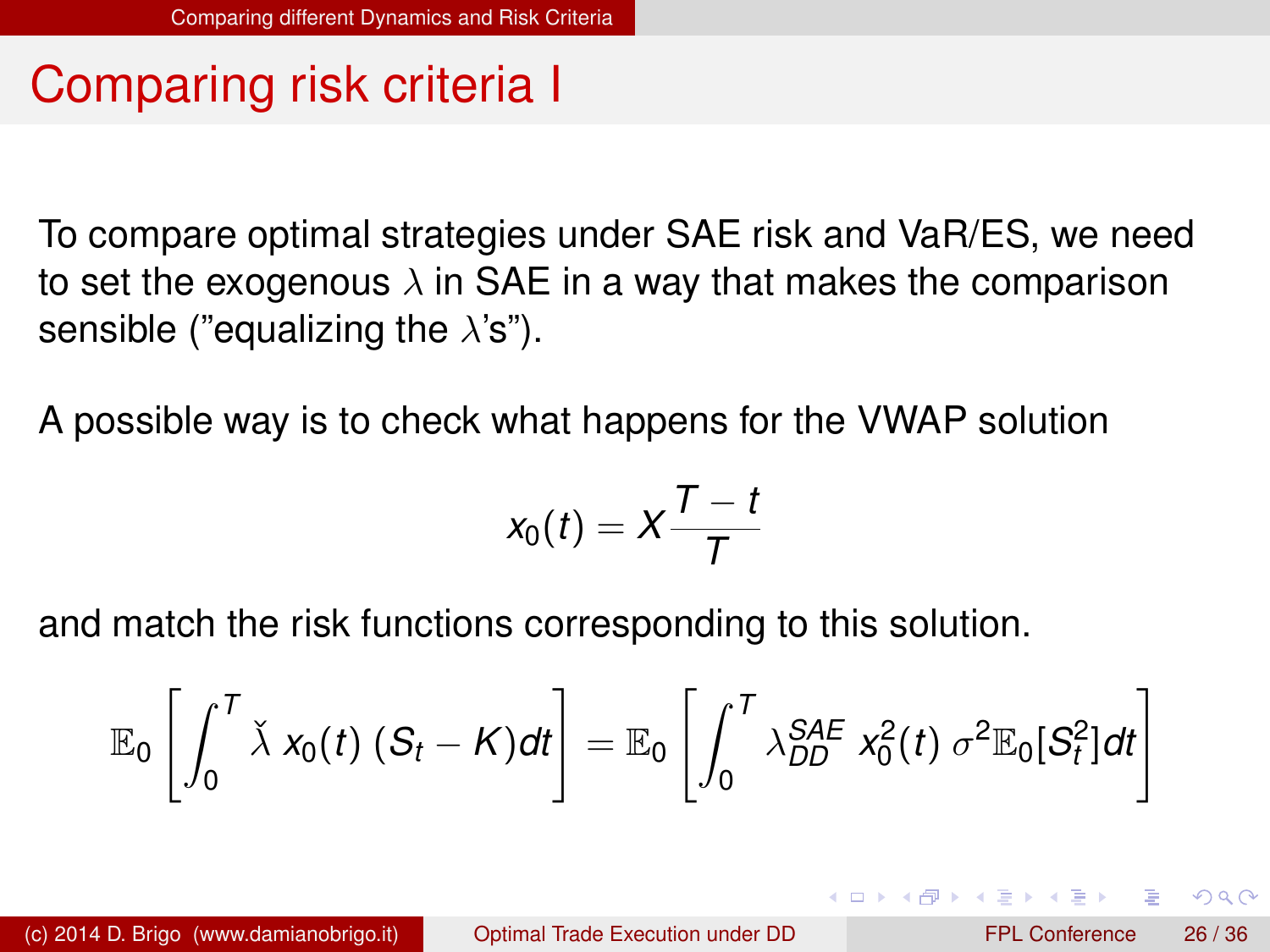## Comparing risk criteria II

in the DD case, while using the expansion  $e^{\sigma^2 t} \approx 1 + \sigma^2 t$ , leads to

<span id="page-26-1"></span>
$$
\lambda_{DD}^{SAE} = \frac{\check{\lambda}}{2X\sigma^2} \frac{1}{(S_0 - K)\left(\frac{\sigma^2 T}{12} + \frac{S_0^2}{3(S_0 - K)^2}\right)}.
$$
(6)

This is the formula we will use, and we will set also

<span id="page-26-2"></span>
$$
\lambda_{ABM}^{SAE} := \lambda_{DD}^{SAE} \tag{7}
$$

**In the graphs below, we compare the optimal solution of the following dynamics/risk criterion combinations:** ABM+SAE, DD+SAE, GBM+VaR and DD+VaR.

The  $\lambda$ 's will be equalized through Equations [\(6\)](#page-26-1) and [\(7\)](#page-26-2).

<span id="page-26-0"></span> $\Omega$ 

イロ トラ 河 トラッチ トラート・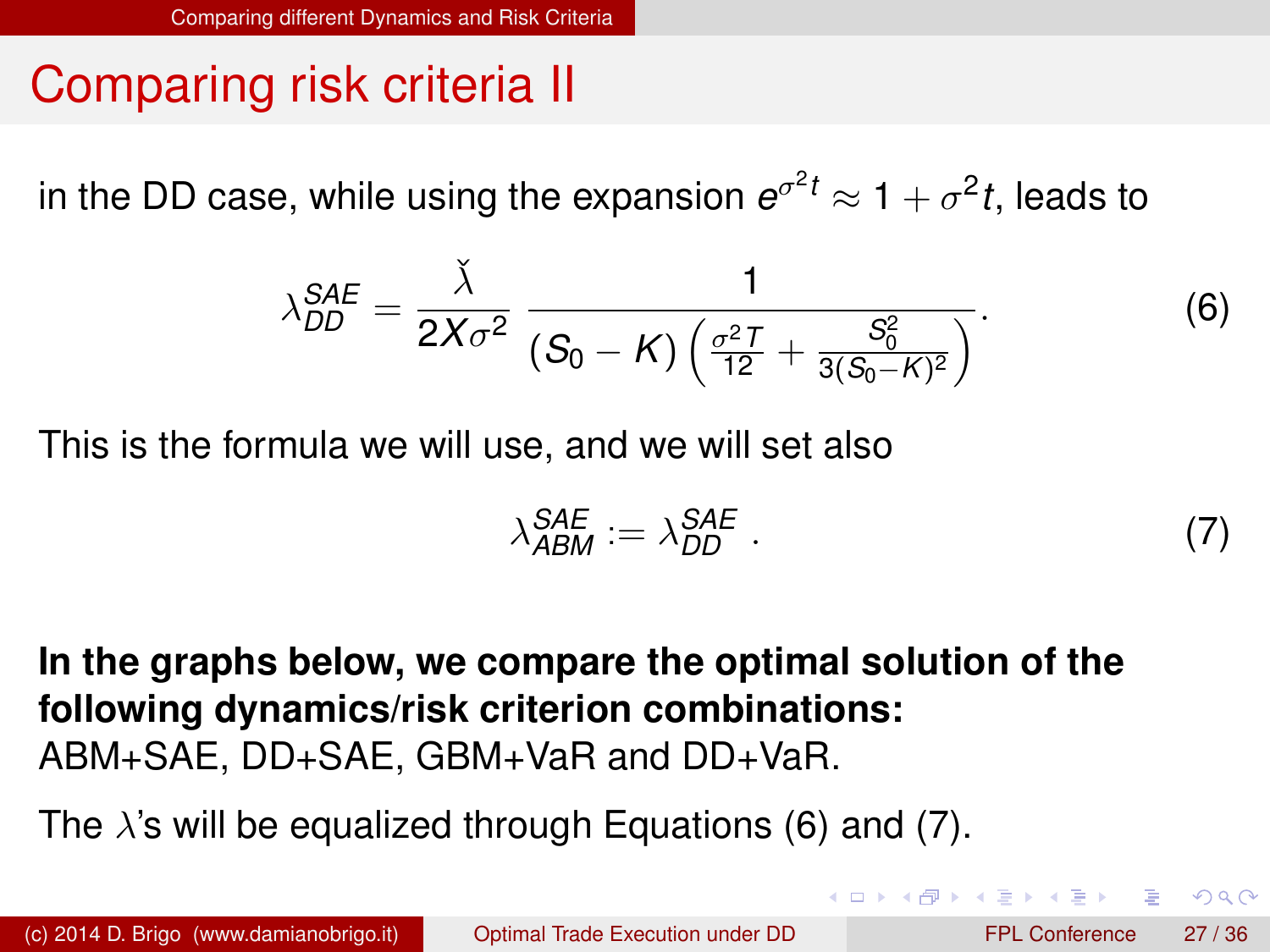# Model Comparison:  $S_0 = 100, X = 10^6, T = 1$ day,  $\sigma_{1v} = 0.3(\sigma_{1d} = 0.0189), L = 100$

- The time horizon for the execution is set to one day (realistic).
- All models start at the same  $S<sub>0</sub>$ . The volatility of the asset is  $\sigma = 30\%$ .
- **•** Absolute vol in ABM is  $\sigma S_0$ .
- Instantaneous volatility of the DD is rescaled using formula [\(8\)](#page-27-1) to ensure that the integrated volatility of the DD and GBM models are roughly of the same order of magnitude,

<span id="page-27-1"></span><span id="page-27-0"></span>
$$
\sigma^{DD}(S_0 - K) = \sigma^{GBM} S_0.
$$
 (8)

- $\bullet$  As we will see, this condition plus imposing the same  $S_0$  and the short *T* will make DD and GBM paths indistinguishable. *R*(*x*) and *x* <sup>∗</sup> will be quite different in the two cases nonetheless.
- Most importantly the cost/risk parameter *L* [is](#page-26-0) [r](#page-28-0)[e](#page-26-0)[lat](#page-27-0)[i](#page-28-0)[v](#page-26-0)[el](#page-27-0)[y](#page-31-0) [l](#page-32-0)[o](#page-24-0)[w](#page-31-0) [a](#page-32-0)[t](#page-0-0) [100](#page-35-0).  $\Omega$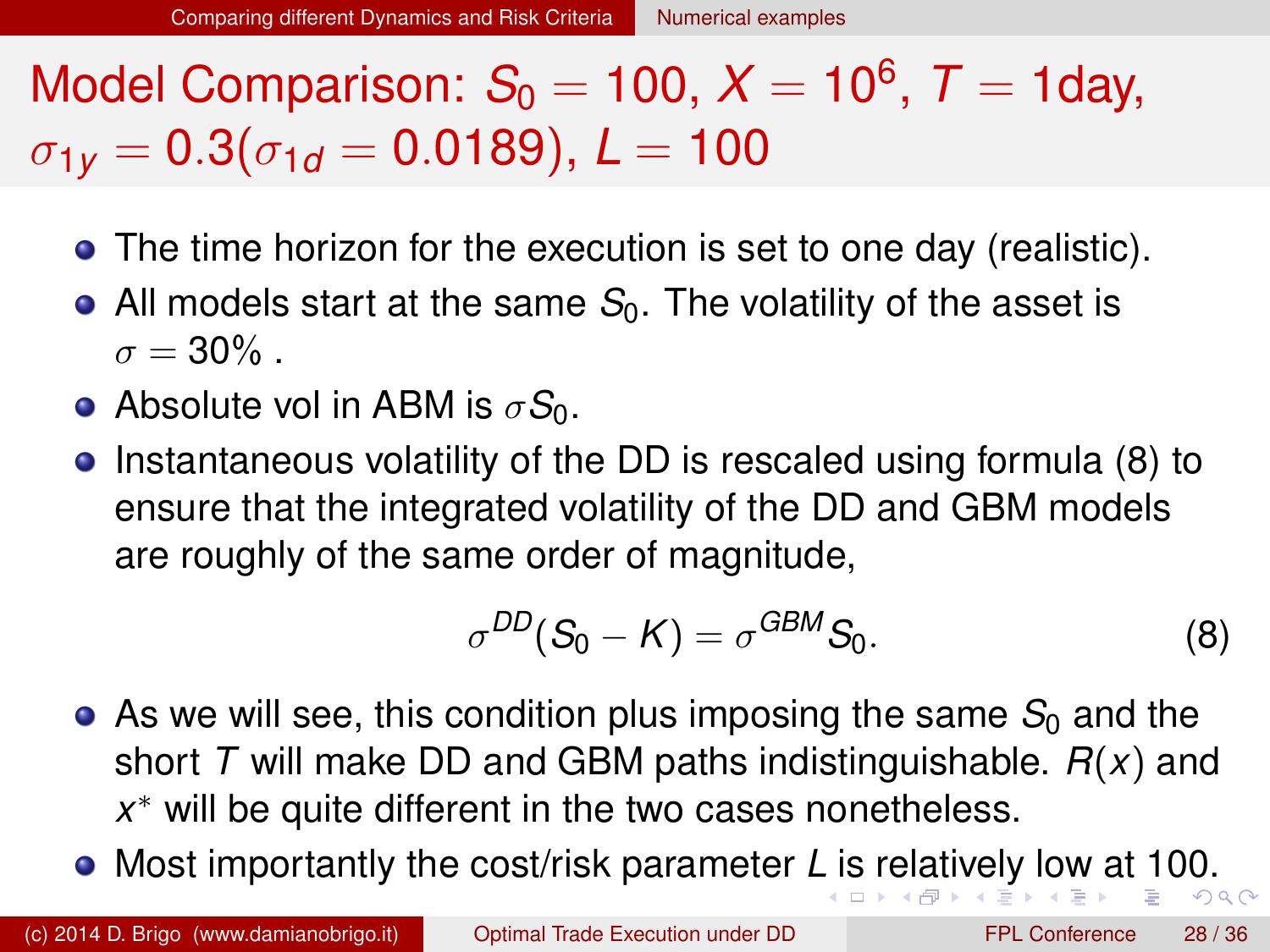Model Comparison: *S*<sup>0</sup> = 100, *X* = 10<sup>6</sup> , *T* = 1day, σ1*<sup>y</sup>* = 0.3  $(\sigma_{1d}=0.0189)$ ,  $\mathsf{L}=100.~\mathsf{K}=5$  in DD.  $\eta=$  20 $^{-6}$ : impact of an instantaneous sale of 1 million units would be equal to 2 dollars per asset, or 2% of the mid price. The optimal execution is faster for the model that employs the VaR risk function compared to the SAE



(c) 2014 D. Brigo (www.damianobrigo.it) [Optimal Trade Execution under DD](#page-0-0) FPL Conference 29 / 36

<span id="page-28-0"></span>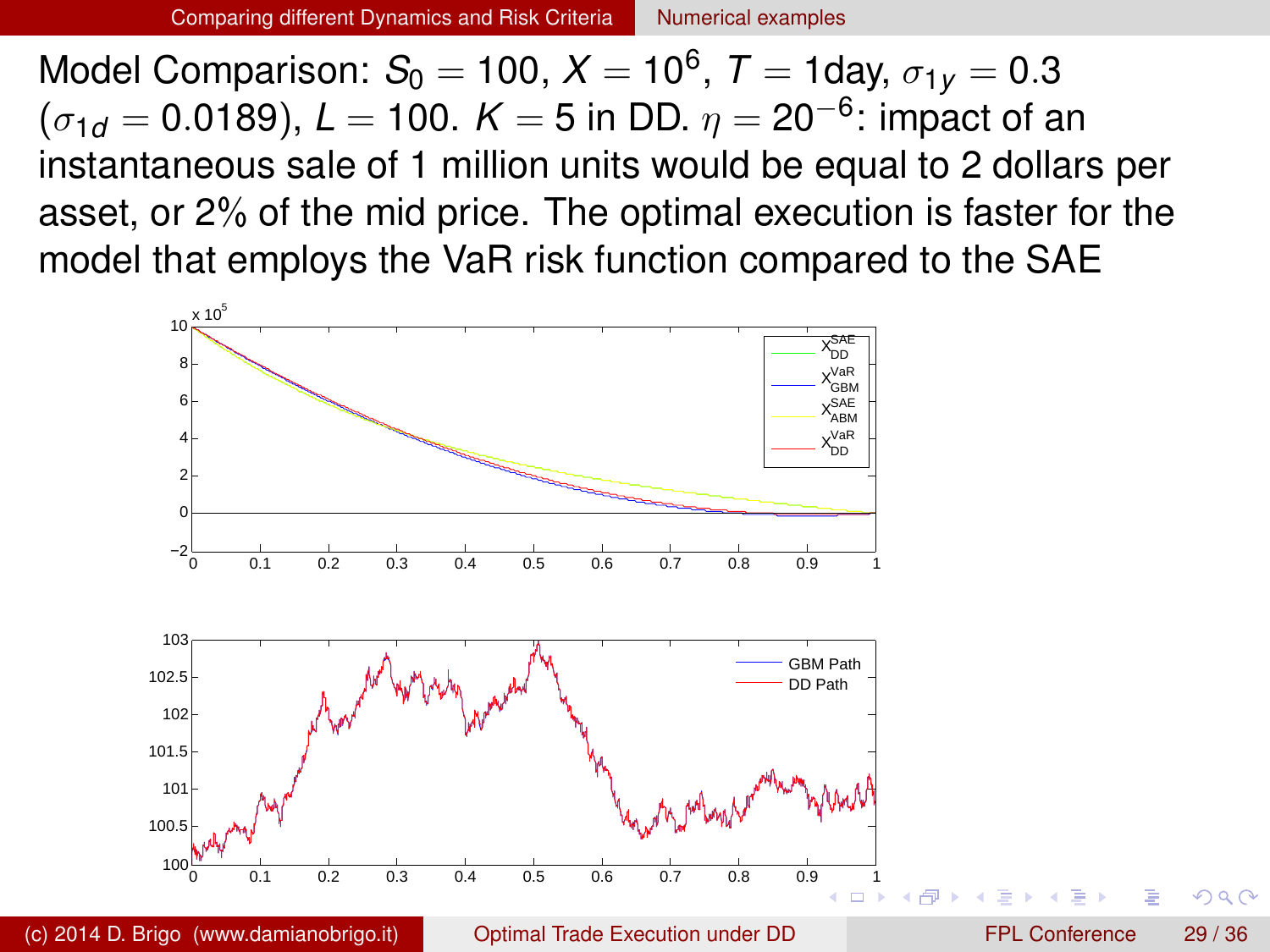Same parameters except  $\eta,$  which is increased  $\times$  10 to  $\eta =$  20 $^{-5}.$ Relatively illiquid security. Price impact dominates over the risk component and the execution strategy is very close to linear

<span id="page-29-0"></span>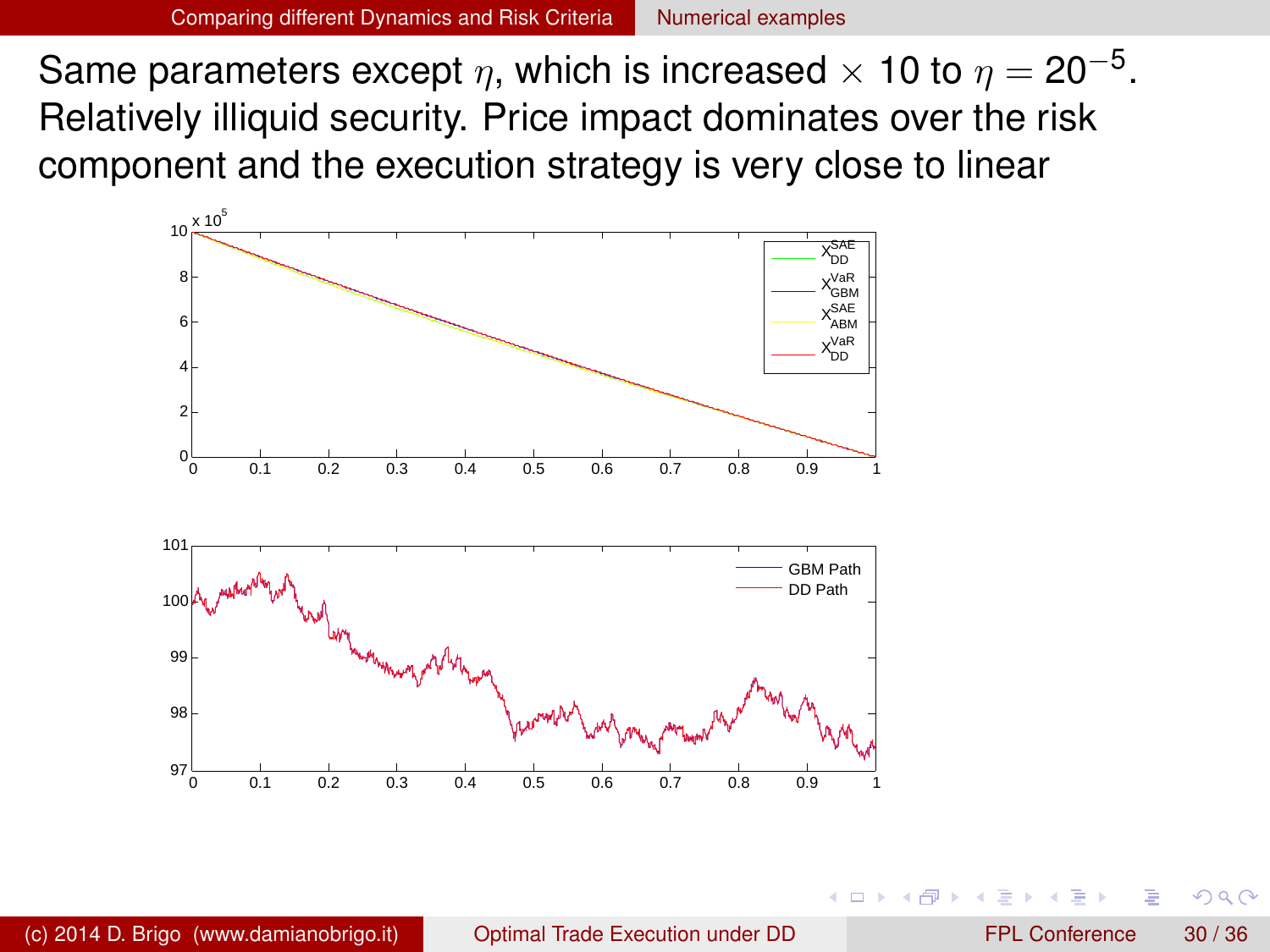Same parameters as in 1st example but increased DD shift  $K = 50$ . Optimal policy faster for the GBM+VaR combination compared to DD+VaR. In the 1st case the risk function depends on *S<sup>t</sup>* whereas in the second case it depends on  $S_t - K$ , which is roughly half (but instantaneous volatility of the DD is rescaled for comparison)



(c) 2014 D. Brigo (www.damianobrigo.it) [Optimal Trade Execution under DD](#page-0-0) FPL Conference 31 / 36

<span id="page-30-0"></span>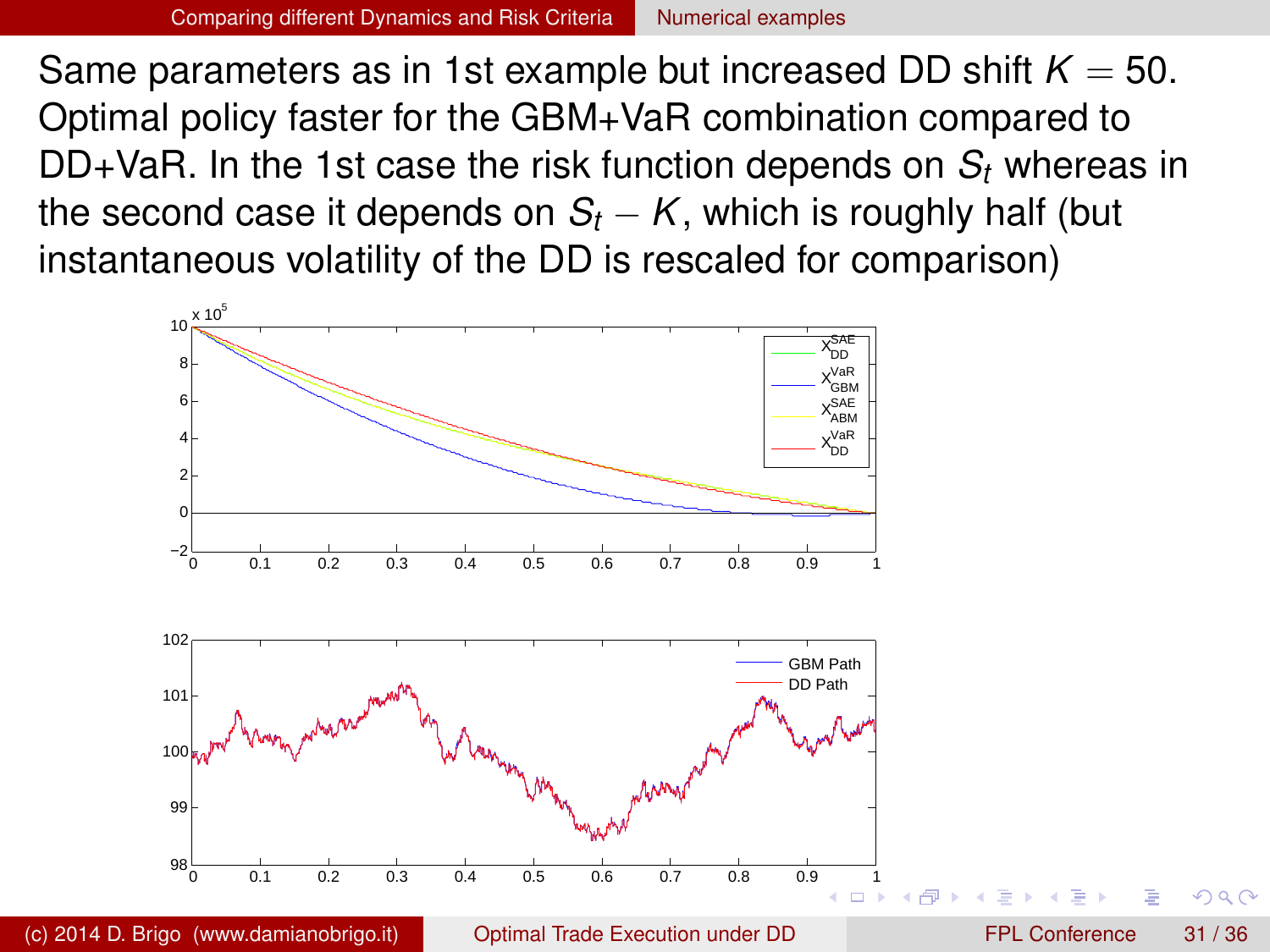Same parameters as in 1st example but  $K = 50$  and  $\eta$  half its previous value, namely 10<sup>–6</sup>. Note that in this case the GBM+VaR solution is not monotone as no smooth constraint at zero has been imposed on *xt* . Note also that a similar behaviour may occur with the DD+VaR combination.



<span id="page-31-0"></span>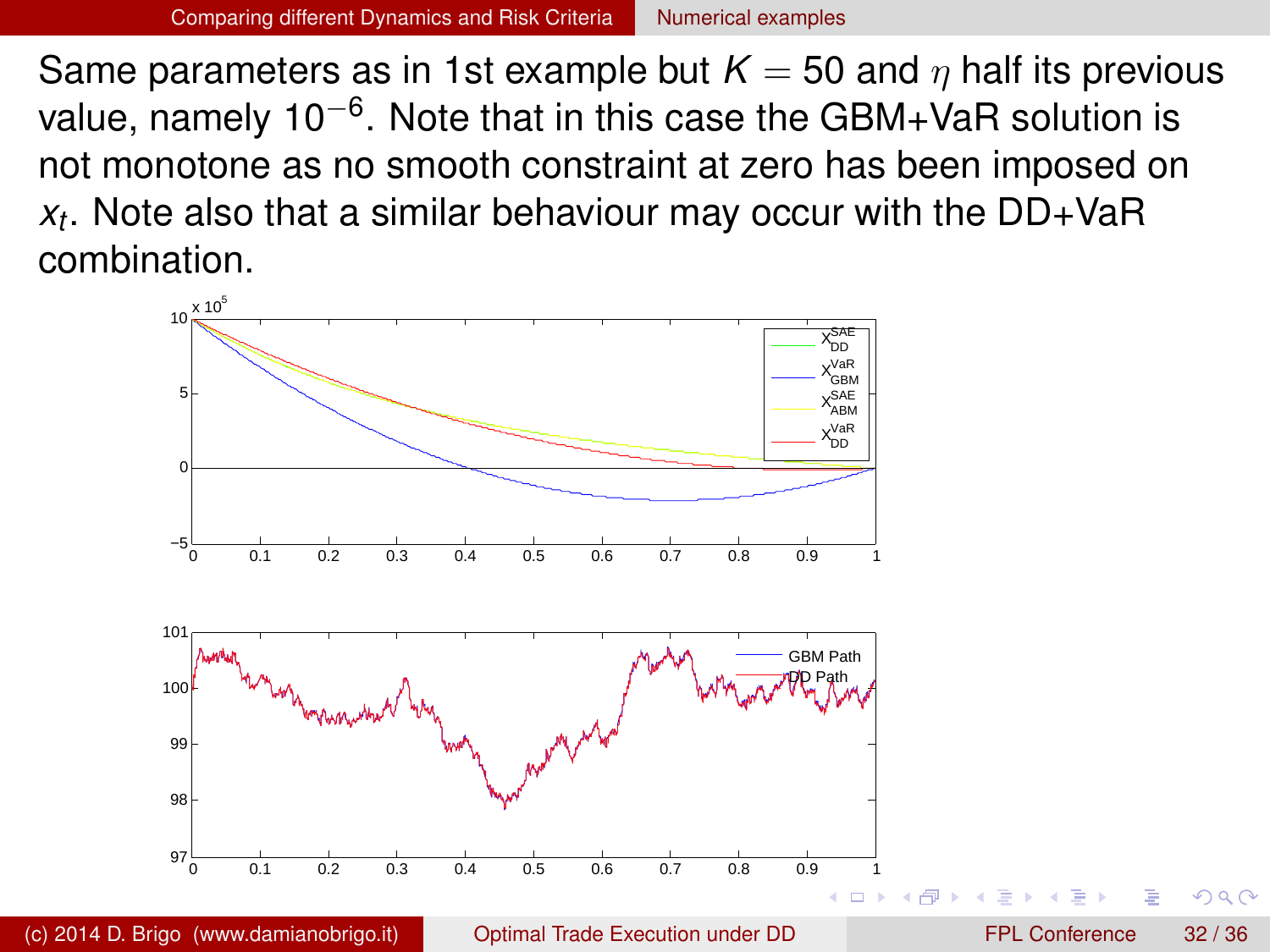#### **Conclusions**

- We solved the optimal trade execution problem under the Value-at-risk or Expected shortfall criteria when the underlying unaffected stock price follows a displaced diffusion model
- **•** From the examples above, it emerges that for high levels of risk aversion and relatively low impact, the optimal execution may be significantly different for the linear solution.
- Optimal policy may exhibit convexity

<span id="page-32-0"></span> $\Omega$ 

化重氮化重氮化

 $\leftarrow$   $\Box$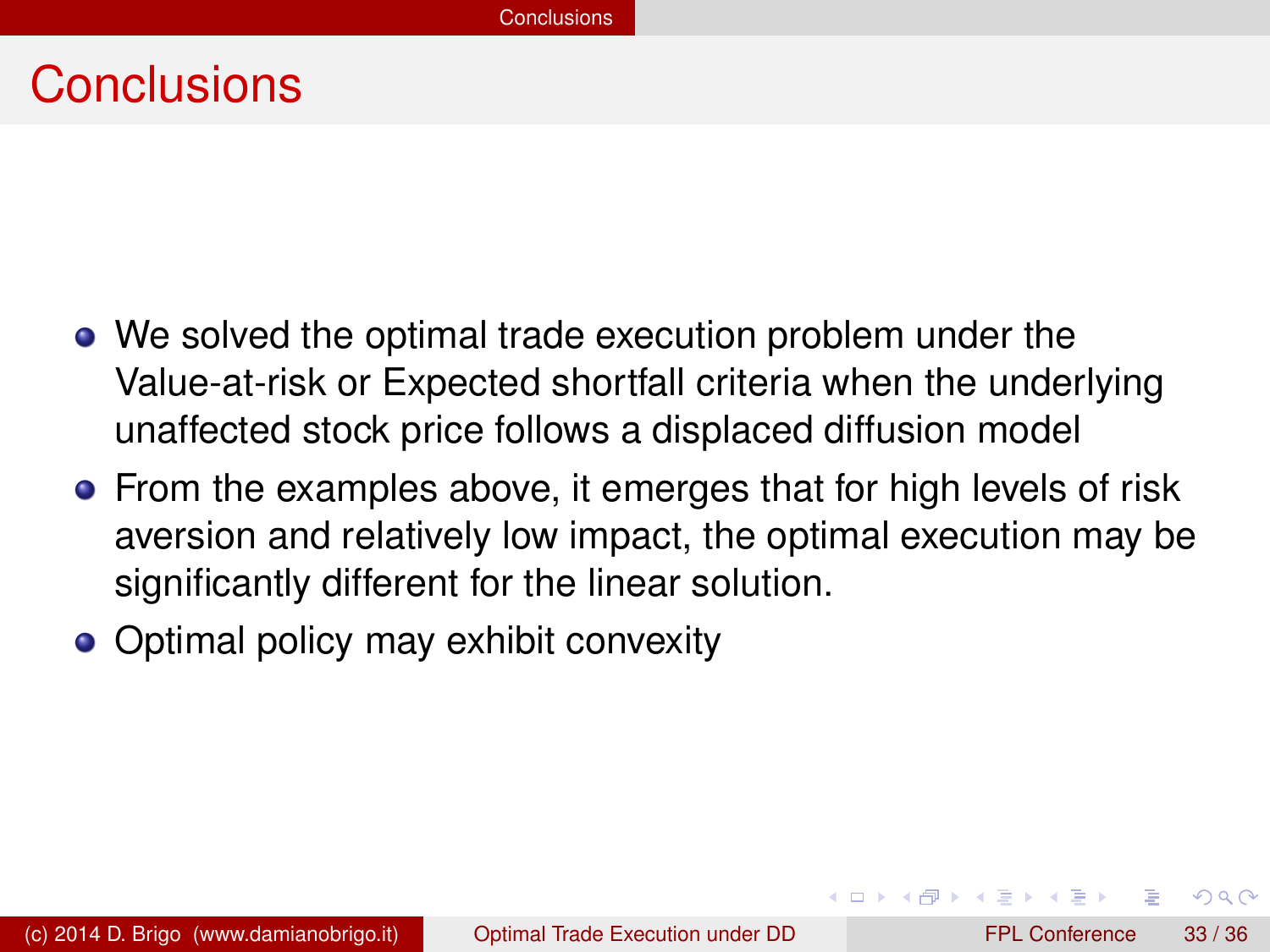#### **Conclusions**

- High impact η or low risk aversion *L* may lead to almost VWAP / linear solutions
- Different combinations of asset dynamics and risk function give rise to different solutions in these cases, although this is partly due to the specific choice of parameters mapping between different models and of the subjective parameter *L*.
- Investigation with less stylized and more data driven dynamics for *S* is needed
- More general problems with more agents are definitely more interesting, even though one may have to give up tractability completely for that.

 $\equiv$ 

<span id="page-33-0"></span> $\Omega$ 

イロト イ押ト イヨト イヨト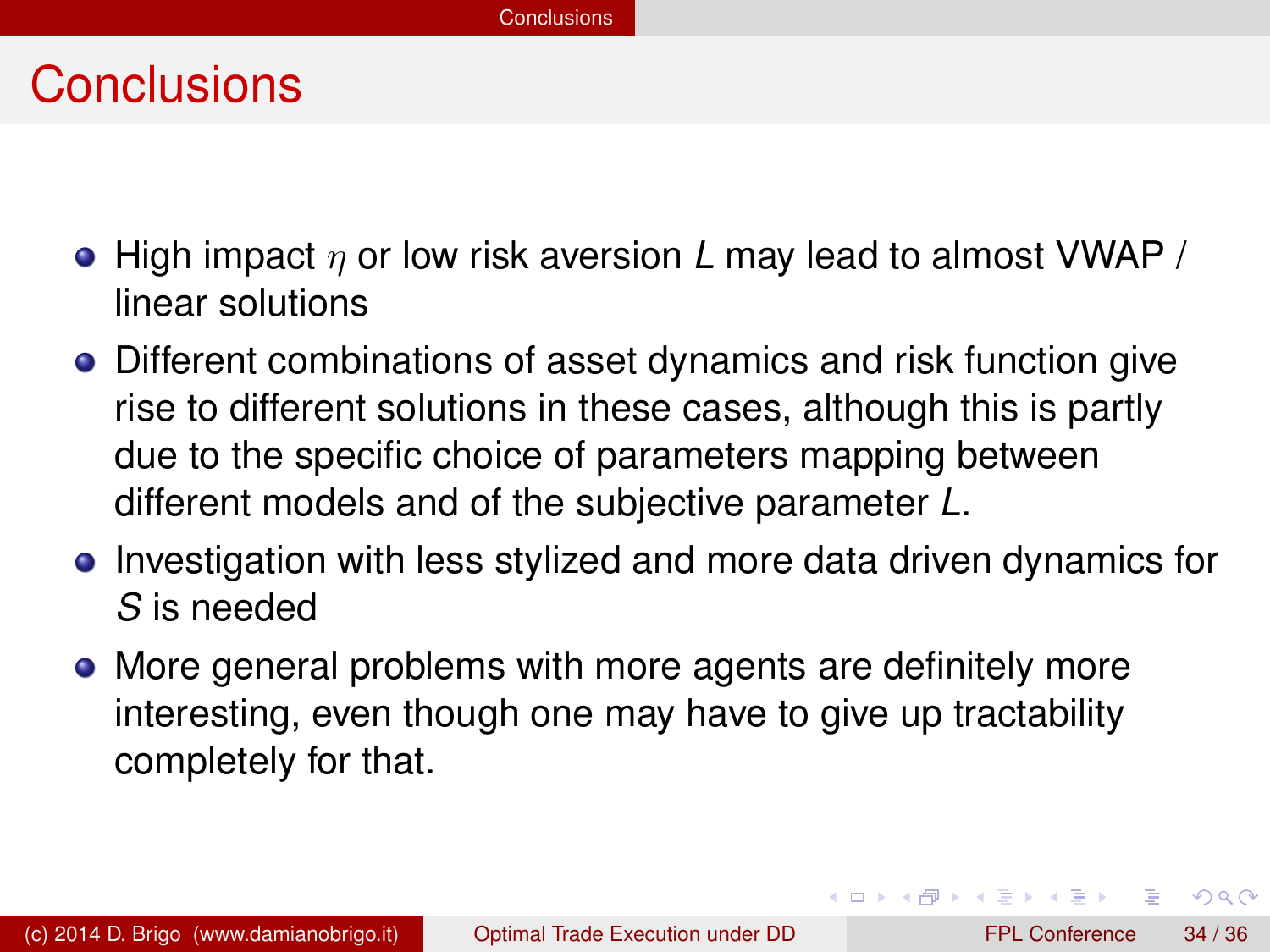#### References I

- <span id="page-34-0"></span>Almgren, R., Chriss, N. (1999). Value under liquidation. Risk, Dec. 1999.
- <span id="page-34-1"></span>R Almgren, R., Chriss, N. (2000). Optimal execution of portfolio transactions. J. Risk 3, 5-39 (2000).
- 譶 Brigo, D., and Di Graziano, G. (2014). Optimal trade execution under displaced diffusions dynamics across different risk criteria. Journal of Financial Engineering Vol. 01, No. 02.
- <span id="page-34-2"></span>Gatheral, J., and Schied, A. (2011). Optimal Trade Execution under Geometric Brownian Motion in the Almgren and Chriss Framework. International Journal of Theoretical and Applied Finance, Vol. 14, No. 3, pp. 353–368

<span id="page-34-3"></span> $\Omega$ 

イロト イ押ト イヨト イヨト ニヨ